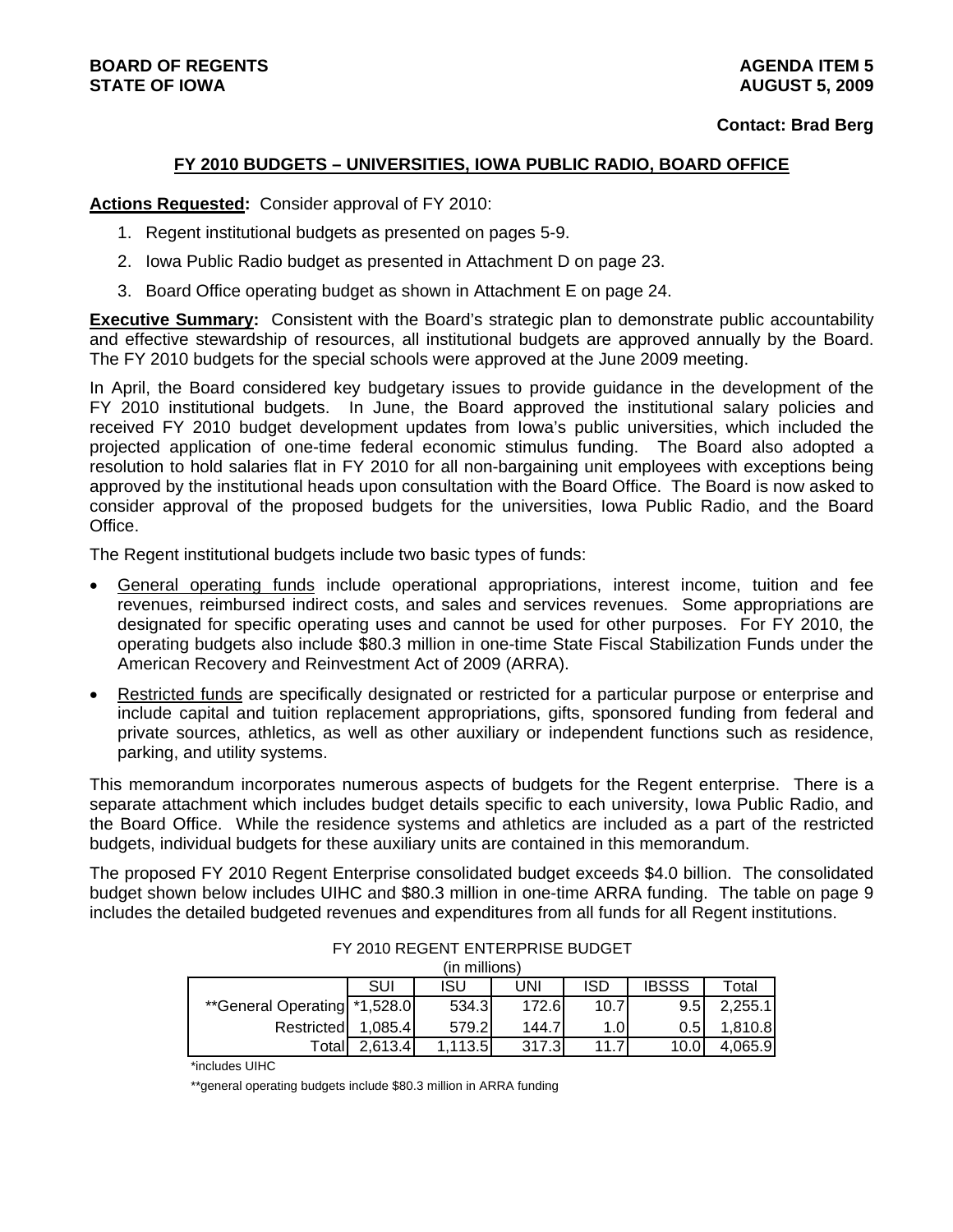## **BOARD OF REGENTS** AGENERATION OF REGENTS **STATE OF IOWA** PAGE 2

### University Operating Budgets

The three primary revenue sources providing FY 2010 general operating funds for Iowa's public universities are state appropriations, tuition revenue, and ARRA funding.

The Regent's FY 2009 general fund operating appropriations were cut \$17.5 million during the fiscal year. The reductions were comprised of a 1% cut to the university appropriations at the Governor's request and an additional 1.5% across-the-board cut applied to all appropriated units. For FY 2010, the 2009 General Assembly approved general university operating appropriations that were an aggregate 12.7% less than final FY 2009 state funding levels. State operating funding reductions for the special purpose units ranged from 7.4% to 8.3% when compared to final FY 2009 levels. State general fund support for all recurring university appropriated units is approximately \$95.3 million less than original FY 2009 state funding levels, approximately the equivalent of UNI's final general university operating appropriation for FY 2009.

The Board approved a resident undergraduate tuition increase of 4.2% for the 2009-10 academic year at its December 2008 meeting; non-resident tuition increases of 7.6% at SUI, 2.8% at ISU, and 2.0% at UNI were also approved. The tuition rate increases, coupled with current enrollment projections, are anticipated to generate \$38.7 million in incremental gross tuition revenue for FY 2010 compared to the final FY 2009 budgets.

Board policy mandates that a minimum of 15% of gross tuition proceeds be set-aside for student financial aid, a mix of need and merit-based aid. The Regent universities have dedicated an additional \$12.1 million in FY 2010 tuition set-aside for student financial aid compared to the FY 2009 budget. The budgeted FY 2010 financial aid set-aside comprises 21.5% of the projected gross tuition revenues.

#### ARRA – State Stabilization Funding

The 2009 legislature appropriated approximately \$80.3 million in State Fiscal Stabilization Funds from the American Recovery and Reinvestment Act of 2009 to be distributed to Iowa's public universities and special schools. The FY 2010 university operating budgets include approximately \$79.4 million of the ARRA funds; the remainder has been allocated to the special schools. Each institution's allocation of ARRA funding is budgeted separately to ensure transparency and accountability. The universities will utilize the one-time ARRA funds as a means to bridge strategic budget decisions in FY 2010 and beyond to minimize the funding "cliff" in FY 2011. Generally, ARRA funds will be used to fund costs for budget reduction programs implemented in FY 2010 until the actual cost reductions are realized later in the fiscal year. The proposed ARRA consolidated expense budget for the universities is as follows:

| <b>Salaries</b> | \$51.5 million |
|-----------------|----------------|
|                 |                |

|  | Supplies & Services \$12.4 million |  |
|--|------------------------------------|--|
|--|------------------------------------|--|

Building Repairs \$11.1 million

Equipment/Other \$4.4 million Total \$79.4 million

## Restricted Budgets

The restricted fund budgets include the FY 2010 capital appropriation approved by the 2007 General Assembly for ISU's Biorenewables Research Laboratory. The restricted fund budgets also contain Grow Iowa Values Fund and tuition replacement appropriations allocated to the three Regent universities.

The 2009 General Assembly authorized the sale of \$100 million in academic building revenue bonds for the University of Iowa and modified prior bonding authorizations to allow academic building revenue bond proceeds to be used for flood recovery. The 2009 General Assembly also funded \$38 million for Phase II of the ISU Veterinary Medicine project (Small Animal Hospital Renovation and Addition) through a combination of bonding and capital appropriations. The Board will be asked to approve a bond issuance schedule for calendar year 2010 at its October 2009 meeting.

Detailed general operating and restricted fund budgets are provided on pages 5-9. Additional information specific to each university is provided in the attachments beginning on page 10.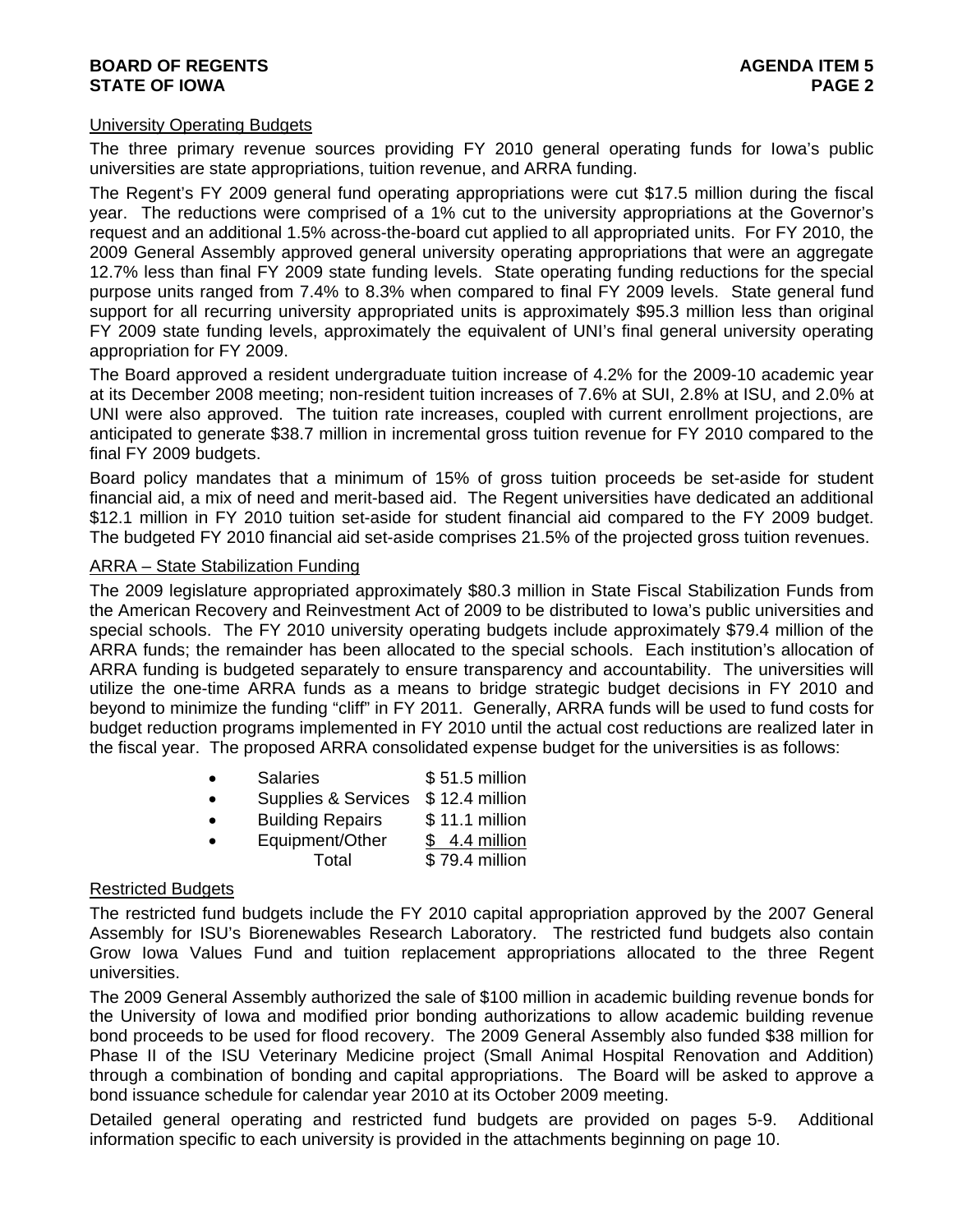## Athletic Budgets

The athletic departments are independent entities included in the restricted fund budgets. Each University supports athletics by providing direct university support and/or financial aid set-aside funds. Student fees are used in part to support either debt service or operations of the athletic departments.

Details pertaining to each university's proposed FY 2010 athletic budget are included in the attachments.

|                         |              |              | <b>Budgeted Athletic Revenues</b> |              |              |              |
|-------------------------|--------------|--------------|-----------------------------------|--------------|--------------|--------------|
|                         | SUI          |              | <b>ISU</b>                        |              |              | UNI          |
|                         | FY 2009      | FY 2010      | FY 2009                           | FY 2010      | FY 2009      | FY 2010      |
| Sports Income           | \$22,433,800 | \$22,312,307 | \$12,427,717                      | \$12,294,369 | \$2,092,674  | \$2,474,350  |
| Alumni/Foundation/Corp. | 12,117,052   | 12,648,617   | 10,705,744                        | 12,211,901   | 2,306,832    | 2,175,000    |
| Support/Sponsorship     |              |              |                                   |              |              |              |
| Athletic Conference /   | 19,088,000   | 19,772,000   | 10,089,407                        | 10,776,020   | 550,000      | 600,000      |
| <b>NCAA Support</b>     |              |              |                                   |              |              |              |
| Univ. Support           | 840,000      | 882,000      | 3,631,772                         | 3,082,457    | 5,422,383    | 4,629,318    |
| General & Financial Aid |              |              |                                   |              |              |              |
| <b>Student Fees</b>     | 1,500,000    | 500,000      | 1,520,000                         | 1,562,939    | 1,210,000    | 1,212,500    |
| Other Income            | 10,183,475   | 9,494,086    | 3,488,791                         | 3,364,027    | 254,950      | 465,000      |
| Total                   | \$66,162,327 | \$65,609,010 | \$41,863,431                      | \$43,291,713 | \$11,836,839 | \$11,556,168 |

## Residence System Budgets

Residence systems, which include dining services, are self-supporting operations and do not receive state-appropriated funds for operations or capital improvements. Residence System budgets total approximately \$152 million for all three universities.

Residence systems are independent entities within each University and are included in the restricted fund budgets. The Board received the FY 2010 residence system preliminary budgets as part of the residence system governance report in March.

The final proposed FY 2010 residence system budgets for ISU and UNI remain identical to the preliminary budgets previously received by the Board. SUI projects an increase in net revenue in the final proposed budget when compared to the preliminary budget due to an increase in projected occupancy. The proposed detailed budget for the SUI residence system is provided in Attachment A.

|                                      |   | <b>University Residence Systems</b> | FY 2010 Budgets     |                                |                                |
|--------------------------------------|---|-------------------------------------|---------------------|--------------------------------|--------------------------------|
|                                      |   | <b>SUI</b>                          |                     | ISU                            | <b>UNI</b>                     |
|                                      |   | Preliminary                         | Final               | <b>Preliminary &amp; Final</b> | <b>Preliminary &amp; Final</b> |
| Revenues                             | S | 47,168,901                          | \$<br>48,116,473 \$ | 71,418,261                     | 32,828,492                     |
| <b>Expenditures for Operations</b>   |   | 34,629,747                          | 35,226,192          | 54,393,593                     | 26,460,297                     |
| Debt Service and Mandatory Transfers |   | 5,603,144                           | 5,603,144           | 11,379,832                     | 3,610,804                      |
| Net Revenues after Debt Service and  |   |                                     |                     |                                |                                |
| <b>Mandatory Transfers</b>           |   | 6,936,010                           | 7,287,137           | 5,644,836                      | 2,757,391                      |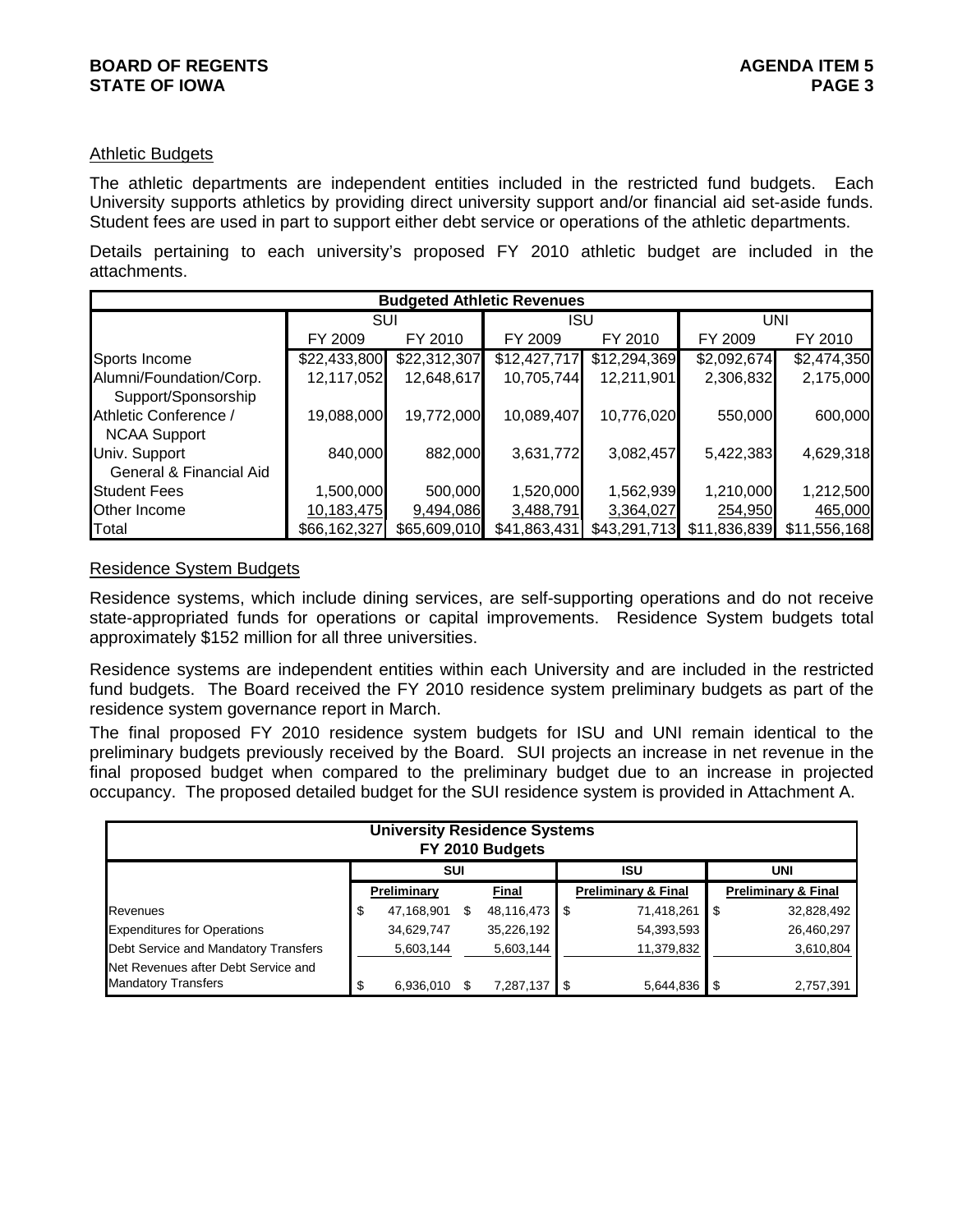## Iowa Public Radio

In December 2004, the Board approved the creation of Iowa Public Radio, which includes WSUI-AM and KSUI-FM at the University of Iowa (KSUI Radio Group); WOI AM and FM, KTPR-FM, KOWI-FM, and KWOI-FM at Iowa State University (WOI Radio Group); and KUNI-FM and KHKE-FM at the University of Northern Iowa (KUNI Radio Group).

In May 2007, the Board approved the Public Service Operating Agreement between Iowa Public Radio and the Board of Regents. Under the operating agreement, Iowa Public Radio manages the operations of the Radio Groups.

For FY 2010, the 2009 General Assembly appropriated \$451,465 (8.3% less than FY 2009) for operations and \$1.9 million for capital improvements. The proposed FY 2010 budgets for Iowa Public Radio and the three Radio Groups are contained in Attachment D on page 23.

#### Lakeside Lab Regent Resource Center

The Iowa Lakeside Lab Regents Resource Center is a field station located on Lake Okoboji that supports the science programs, including education, research and outreach, of the Regent institutions. Research focuses primarily on the diverse ecosystems that surround Lakeside Lab, with special emphasis on studies that relate to water quality and the biodiversity of environments. The FY 2010 budget for Lakeside Lab will be reviewed by the Council of Provosts in August and will be considered for Board approval at its September 2009 meeting.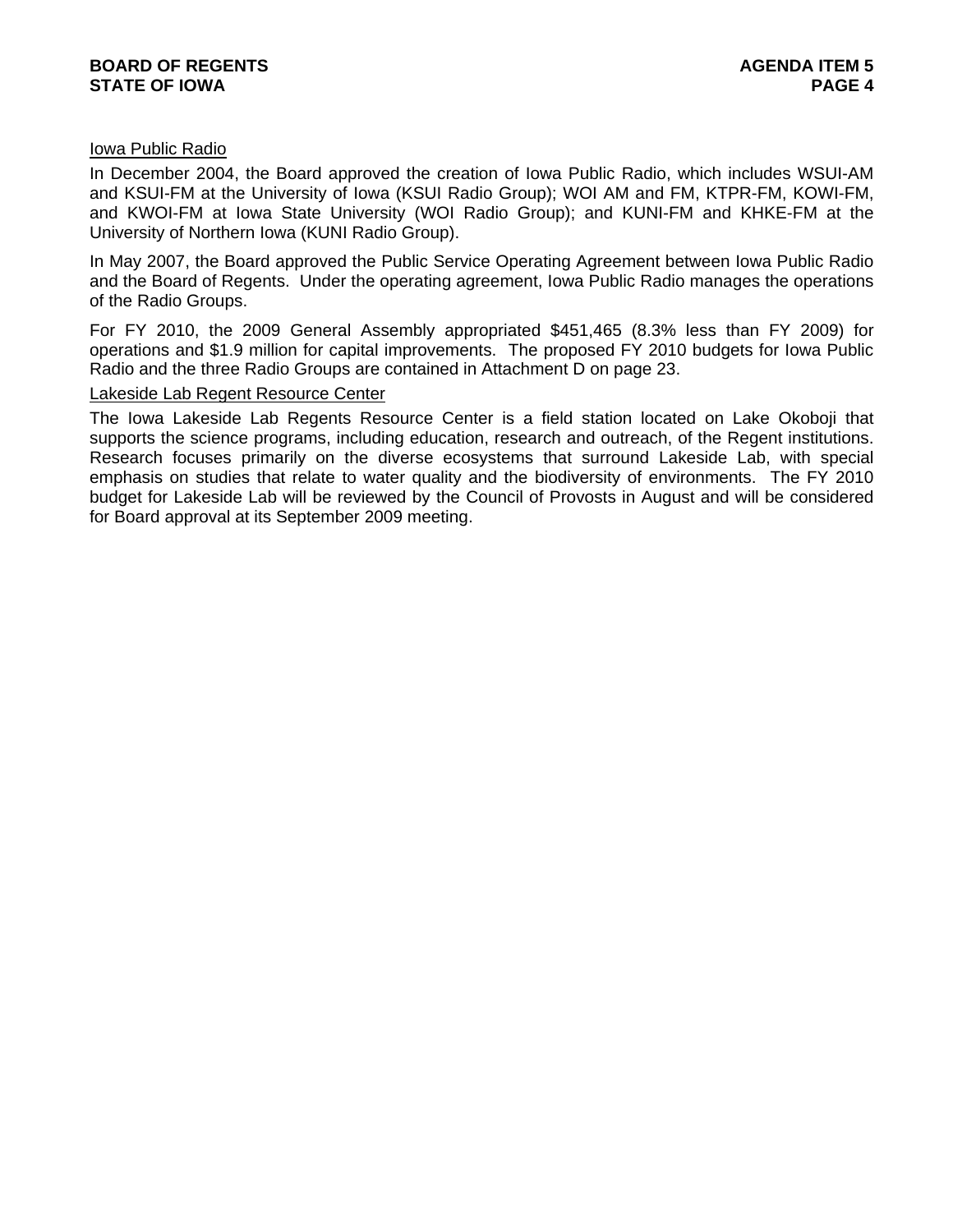# **BOARD OF REGENTS**<br> **BOARD OF REGENTS**<br> **BOARD OF IOWA**<br>
PAGE 5 **STATE OF IOWA**

|                                                                             |                    | Subtotal           | \$275,785,686<br>\$47,020,131<br>\$35,393,382                    | 2,313,693<br>475,284                            | 296,045,000<br>51,217,040                        | 816,928,118<br>2,815,542          | 1,169,794,677           | \$1,527,993,876   | \$304,656,128<br>469,484,097                                             | 236,806,569<br>10,015,496                 | 1,020,962,290       | 14,569,000<br>340,845,467                     | 6,594,658<br>58,548,719 | 17,944,000<br>609,000                    | 8,491,742<br>59,429,000         | 507,031,586               | \$1,527,993,876            |
|-----------------------------------------------------------------------------|--------------------|--------------------|------------------------------------------------------------------|-------------------------------------------------|--------------------------------------------------|-----------------------------------|-------------------------|-------------------|--------------------------------------------------------------------------|-------------------------------------------|---------------------|-----------------------------------------------|-------------------------|------------------------------------------|---------------------------------|---------------------------|----------------------------|
|                                                                             |                    | Purpose<br>Special | \$3,597,129                                                      |                                                 |                                                  |                                   | $\circ$                 | \$3,597,129       | \$1,190,463<br>1,334,247                                                 | 175,612<br>54,384                         | 2,754,706           | 515,523                                       | 103,658<br>0            | $\circ$<br>$\circ$                       | 223,242                         | 842,423                   | \$3,597,129                |
|                                                                             |                    | <b>SCHS</b>        | \$760,330                                                        | 2,313,693                                       |                                                  | 650,000<br>1,731,013              | 4,694,706               | \$5,455,036       | \$560,913<br>3,082,837                                                   | 788,643<br>354,012                        | 4,786,405           | 668,631                                       |                         |                                          |                                 | 668,631                   | \$5,455,036                |
|                                                                             |                    | Family<br>Prac.    | \$2,061,809                                                      | 10,000                                          |                                                  |                                   | 10,000                  | \$2,071,809       | 306,106<br>\$1,649,447                                                   | 83,844                                    | 2,049,397           | 22,412                                        |                         |                                          |                                 | 22,412                    | \$2,071,809                |
|                                                                             |                    | 호<br>도구<br>도구      | \$4,077,715                                                      |                                                 | 203,840                                          | 3,087,262                         | 3,291,102               | \$7,368,817       | \$90,473<br>4,617,550                                                    | 2,096,570<br>2,900                        | 6,807,493           | 558,824                                       | 2,500                   |                                          |                                 | 561,324                   | \$7,368,817                |
|                                                                             |                    | Oakdale<br>Campus  | \$2,521,028                                                      | 375                                             | 1,148,000                                        | 160,000                           | 1,308,375               | \$3,829,403       | 96,513                                                                   | 1,769,239                                 | 1,865,752           | 352,632                                       | 1,468,519<br>30,000     | 100,000                                  | 12,500                          | 1,963,651                 | \$7,370,600 \$3,829,403    |
| FY 2010 GENERAL FUND OPERATING BUDGETS<br>BOARD OF REGENTS<br>STATE OF IOWA | University of lowa | <b>GDD</b>         |                                                                  |                                                 | 170,000                                          | 7,200,600                         | 7,370,600               | \$7,370,600       | \$501,400<br>3,665,000                                                   | 2,129,800<br>169,500                      | 6,465,700           | 500,100                                       | 3,500<br>401,300        |                                          |                                 | 904,900                   |                            |
|                                                                             |                    | Psych.<br>Hosp.    |                                                                  |                                                 | 1,334,700                                        | 264,729<br>25, 145, 271           | 26,744,700              | \$26,744,700      | \$1,727,600<br>13,633,300                                                | 6,202,600<br>294,400                      | 21,857,900          | 3,403,100                                     | 14,700<br>1,469,000     |                                          |                                 | 4,886,800                 | \$26,744,700               |
|                                                                             |                    | Univ.<br>Hosp.     | \$27,284,584<br>47,020,131                                       |                                                 | 3,461,500                                        | 780,844,985<br>534,800            | 784,841,285             | \$859,146,000     | \$53,322,000<br>333,716,500                                              | 142,614,300<br>6,082,300                  | 535,735,100         | 294,937,700                                   | 4,940,300<br>23,532,900 |                                          |                                 | 323,410,900               | \$35,393,382 \$859,146,000 |
|                                                                             |                    | State Stab<br>ARRA | 35,393,382                                                       |                                                 |                                                  |                                   | C                       | 93,382<br>\$35,39 | \$10,479,832<br>8,528,044                                                | 5,141,961                                 | 24,149,837          | 1,643,545                                     |                         | 7,100,000                                | 2,500,000                       | 11,243,545                |                            |
|                                                                             |                    | Gen.<br>Univ.      | \$235,483,091                                                    | 464,909                                         | 44,899,000<br>296,045,000                        | 125,000                           | 341,533,909             | \$577,017,000     | \$235,134,000<br>100,504,000                                             | 75,804,000                                | 414,490,000         | 38,243,000<br>14,569,000                      | 1,500,000<br>31,677,000 | 10,744,000<br>609,000                    | 5,756,000                       | 162,527,000               | \$577,017,000              |
|                                                                             |                    | <b>RESOURCES</b>   | ARRA - State Stabilization<br>APPROPRIATIONS<br>General<br>Other | Federal Support<br><b>RESOURCES</b><br>Interest | Reimb. Indirect Costs<br><b>Tuition and Fees</b> | Sales and Service<br>Other Income | Subtotal - Inst. Income | TOTAL REVENUES    | Prof.& Sci. Staff Salaries<br>Fac. & Inst. Off. Salaries<br>EXPENDITURES | General Service Staff Sal<br>Hourly Wages | Subtotal - Salaries | Supplies and Services<br>Library Acquisitions | Rentals<br>Utilities    | Auditor of State Reimb.<br>Bldg. Repairs | Aid to Individuals<br>Equipment | Subtotal - Other Expenses | TOTAL EXPENDITURES         |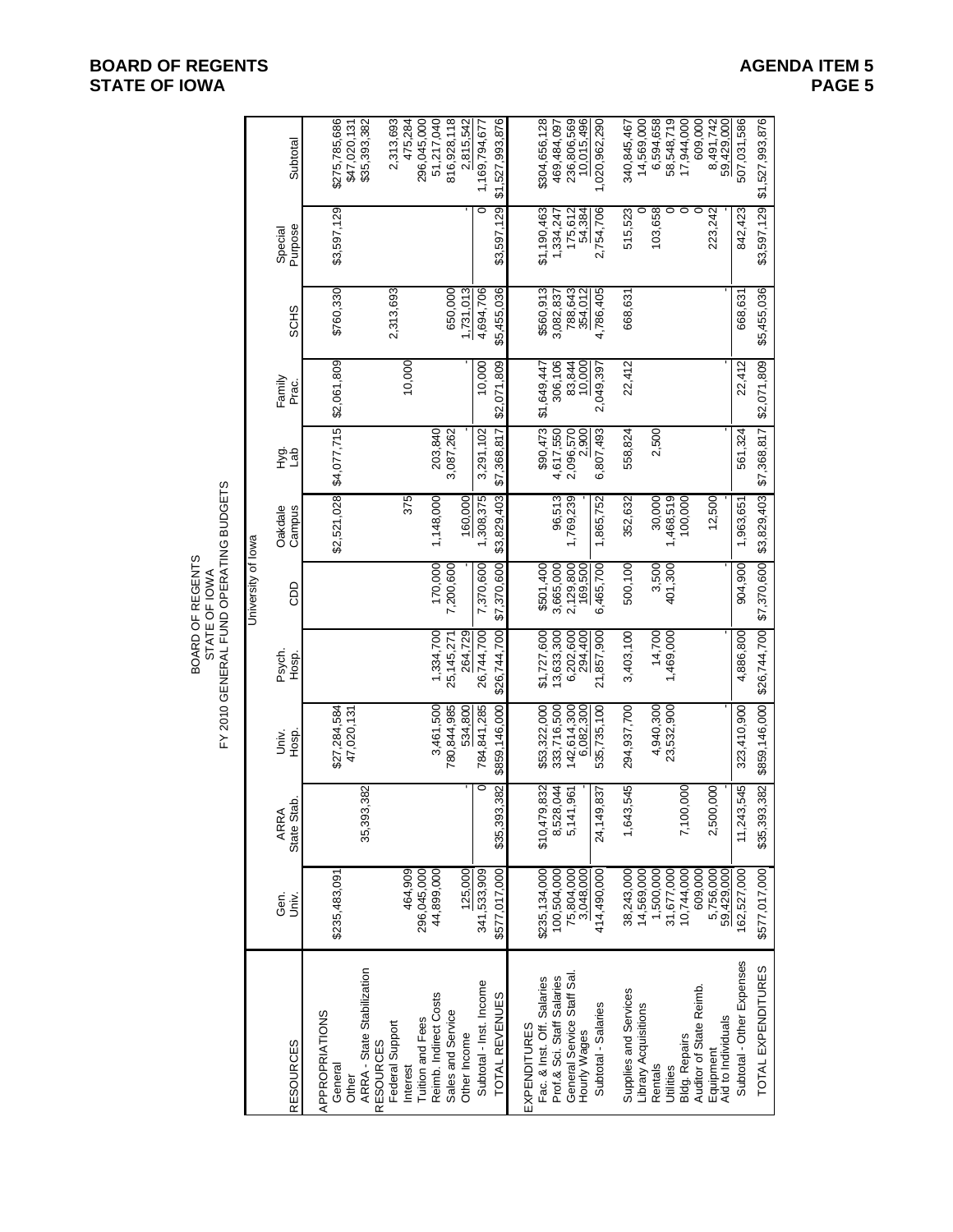|                                                              |                           |                        |                       | BOARD OF REGENTS<br>STATE OF IOWA |                    | FY 2010 GENERAL FUND OPERATING BUDGETS (continued) |                                    |                             |                    |                                         |
|--------------------------------------------------------------|---------------------------|------------------------|-----------------------|-----------------------------------|--------------------|----------------------------------------------------|------------------------------------|-----------------------------|--------------------|-----------------------------------------|
|                                                              |                           |                        | lowa State University |                                   |                    |                                                    |                                    | University of Northern lowa |                    |                                         |
| <b>RESOURCES</b>                                             | Gen.<br>Univ.             | State Stab<br>RRA<br>₹ | Station<br>Exp.       | Coop.<br>Ex                       | Purpose<br>Special | Subtotal                                           | Gen.<br>Univ.                      | State Stab<br>ARRA          | Purpose<br>Special | Subtotal                                |
| APPROPRIATIONS<br>General<br>Other                           | \$184,987,583             |                        | \$32,412,044          | \$20,680,435                      | \$7,235,578        | \$245,315,640                                      | \$83,789,887                       |                             | \$4,532,892        | \$88,322,779<br>$\overline{\mathbf{S}}$ |
| ARRA - State Stabilization<br><b>RESOURCES</b>               |                           | 595,952<br>31,         |                       |                                   |                    | 31,595,952                                         |                                    | 12,376,464                  |                    | \$12,376,464                            |
| Federal Support                                              |                           |                        | 4,028,617             | 8,800,000                         |                    | 12,828,617                                         |                                    |                             |                    |                                         |
| Reimb. Indirect Costs<br><b>Tuition and Fees</b><br>Interest | 226,358,756<br>16,003,000 |                        |                       |                                   |                    | 226,358,756<br>16,003,000                          | 500,000<br>68,800,000<br>2,066,649 |                             |                    | 500,000<br>2,066,649<br>68,800,000      |
| Sales and Service<br>Other Income                            | 2,171,881                 |                        |                       |                                   |                    | 2,171,881                                          | 520,000                            |                             |                    | 520,000                                 |
| Subtotal - Inst. Income                                      | 244,533,637               | O                      | 4,028,617             | 8,800,000                         | O                  | 257,362,254                                        | 71,886,649                         |                             | O                  | 71,886,649                              |
| TOTAL REVENUES                                               | \$429,521,220             | 595,952<br>\$31        | \$36,440,661          | \$29,480,435                      | \$7,235,578        | \$534,273,846                                      | \$155,676,536                      | \$12,376,464                | \$4,532,892        | \$172,585,892                           |
| Fac. & Inst. Off. Salaries<br>EXPENDITURES                   | \$174,500,000             | ,044,226<br>\$12,      | \$20,664,339          | \$7,036,451                       | \$2,322,474        | \$216,567,490                                      | \$67,598,587                       | \$2,772,925                 | \$307,053          | \$70,678,565                            |
| Prof.& Sci. Staff Salaries                                   | 67,100,000                | 6,371,699<br>3,559,761 | 8,293,337             | 15,321,378                        | 3,088,512          | 100, 174, 926                                      | 28,659,657                         | 889,609                     | 696,905            | 30,246,171                              |
| General Service Staff Sal.<br>Hourly Wages                   | 37,020,000                | 191,319                | 2,648,688<br>10,480   | 2,064,028<br>57,328               | 550,075<br>28,113  | 45,842,552<br>2,487,240                            | 22,617,054                         | 1,514,044                   | 82,648<br>9,940    | 24,213,746<br>2,085,390                 |
| Subtotal - Salaries                                          | 280,820,000               | 167,005<br>22,         | 31,616,844            | 24,479,185                        | 5,989,174          | 365,072,208                                        | 120,950,748                        | 5,176,578                   | 1,096,546          | 127,223,872                             |
| Supplies and Services<br>Library Acquisitions                | 38,642,678<br>9,619,112   | 200,000<br>3,564,947   | 3,666,817             | 4,813,250                         | 1,184,404          | 51,872,096<br>9,819,112                            | 11, 183, 295<br>2,008,423          | 7,199,886                   | 3,436,346          | 2,008,423<br>21,819,527                 |
| Rentals<br>Utilities                                         | 1,400,000<br>34,000,000   | 275,000<br>7,000       | 17,000<br>150,000     | 132,000<br>6,000                  |                    | 1,556,000<br>34,431,000                            | 6,122,700<br>992,367               |                             |                    | 6,122,700<br>992,367                    |
| <b>Bldg. Repairs</b>                                         | 5,000,000                 | 4,000,000              | 400,000               |                                   |                    | 9,400,000                                          | 1,200,000                          |                             |                    | 1,200,000                               |
| Auditor of State Reimb.                                      | 475,200                   |                        |                       |                                   |                    | 475,200                                            | 275,000                            |                             |                    | 275,000                                 |
| Aid to Individuals<br>Equipment                              | 4,100,000<br>55,464,230   | 1,125,000              | 320,000<br>270,000    | 25,000                            | 50,000<br>12,000   | 5,620,000<br>56,028,230                            | 575,003<br>12,369,000              |                             |                    | 575,003                                 |
| Subtotal - Other Expenses                                    | 148,701,220               | 9,428,947              | 4,823,817             | 5,001,250                         | 1,246,404          | 169,201,638                                        | 34,725,788                         | 7,199,886                   | 3,436,346          | 45,362,020                              |
| TOTAL EXPENDITURES                                           | \$429,521,220             | \$31,595,952           | \$36,440,661          | \$29,480,435                      | \$7,235,578        | \$534,273,846                                      | \$155,676,536                      | \$12,376,464                | \$4,532,892        | \$172,585,892                           |

# **BOARD OF REGENTS**<br> **BOARD OF REGENTS**<br> **BOARD OF IOWA**<br>
PAGE 6 **STATE OF IOWA**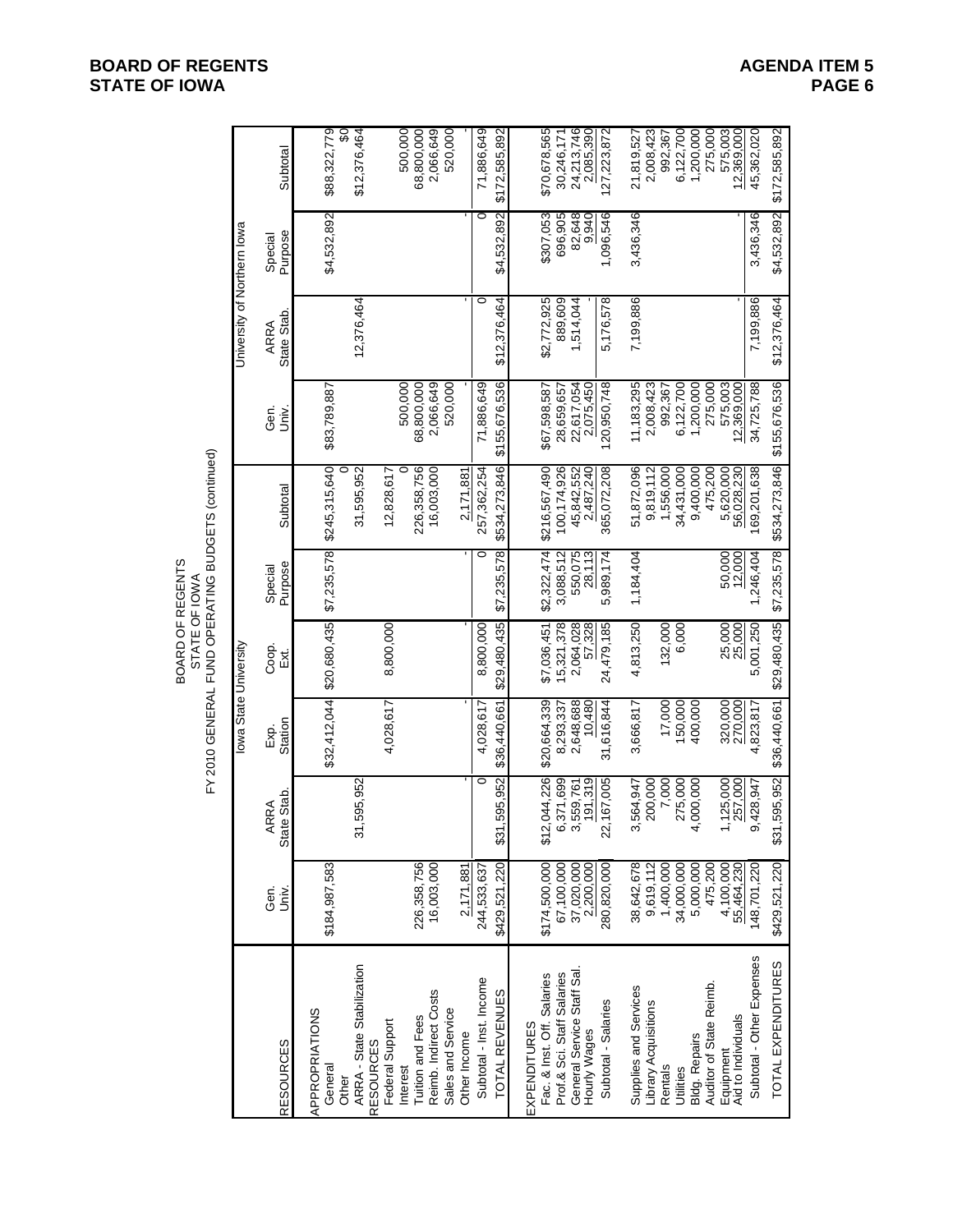| BOARD OF REGENTS | STATE OF IOW | 010 GENERAL FUND OPERATING BUDGETS (cont |
|------------------|--------------|------------------------------------------|
|------------------|--------------|------------------------------------------|

FY 2010 ARRA ARRA Operating RESOURCES ISD State Stab. Subtotal IBSSS State Stab. Subtotal Total APPROPRIATIONS General \$9,542,404 \$9,542,404 \$5,395,736 \$5,395,736 \$624,362,245 Other 186,089 186,089 78,511 78,511 47,284,731 ARRA - State Stabilization 583,987 583,987 330,215 330,215 80,280,000 RESOURCES Federal Support 54,000 54,000 357,000 357,000 15,553,310 Interest 15,000 15,000 5,000 5,000 995,284 Tuition and Fees 591,203,756 Reimb. Indirect Costs 41,268 41,268 69,327,957 Sales and Service 333,274 333,274 3,300,370 3,300,370 821,081,762 Other Income 11,916 - 11,916 10,000 - 10,000 5,009,339 Subtotal - Inst. Income 414,190 0 414,190 3,713,638 0 3,713,638 1,503,171,408 TOTAL REVENUES \$10,142,683 \$583,987 \$10,726,670 \$9,187,885 \$330,215 \$9,518,100 \$2,255,098,384 EXPENDITURES Fac. & Inst. Off. Salaries \$3,684,838 \$3,684,838 \$4,692,173 \$120,721 \$4,812,894 \$600,399,915 Prof.& Sci. Staff Salaries 2,222,556 2,222,556 569,281 11,376 580,657 602,708,407 General Service Staff Sal. 2,283,924 2,283,924 1,870,270 91,602 1,961,872 311,108,663 Hourly Wages - - - - - - 14,588,126 Subtotal - Salaries 8,191,318 0 8,191,318 7,131,724 223,699 7,355,423 1,528,805,111 Supplies and Services 1,125,730 1,125,730 1,084,865 92,854 1,177,719 416,840,539 Library Acquisitions 8,226 8,226 3,500 3,500 26,408,261 Rentals 0 0 9,143,025 Utilities 390,520 390,520 251,250 251,250 99,744,189 Bldg. Repairs 296,193 583,987 880,180 593,008 593,008 30,017,188 Auditor of State Reimb. 40,000 40,000 29,200 29,200 1,428,400 Equipment 90,696 90,696 94,338 13,662 108,000 14,885,441 Aid to Individuals - - - - - - 127,826,230 Subtotal - Other Expenses 1,951,365 583,987 2,535,352 2,056,161 106,516 2,162,677 726,293,273 TOTAL EXPENDITURES \$10,142,683 \$583,987 \$10,726,670 \$9,187,885 \$330,215 \$9,518,100 \$2,255,098,384 BOARD OF REGENTS STATE OF IOWA FY 2010 GENERAL FUND OPERATING BUDGETS (continued) ISD IBSSS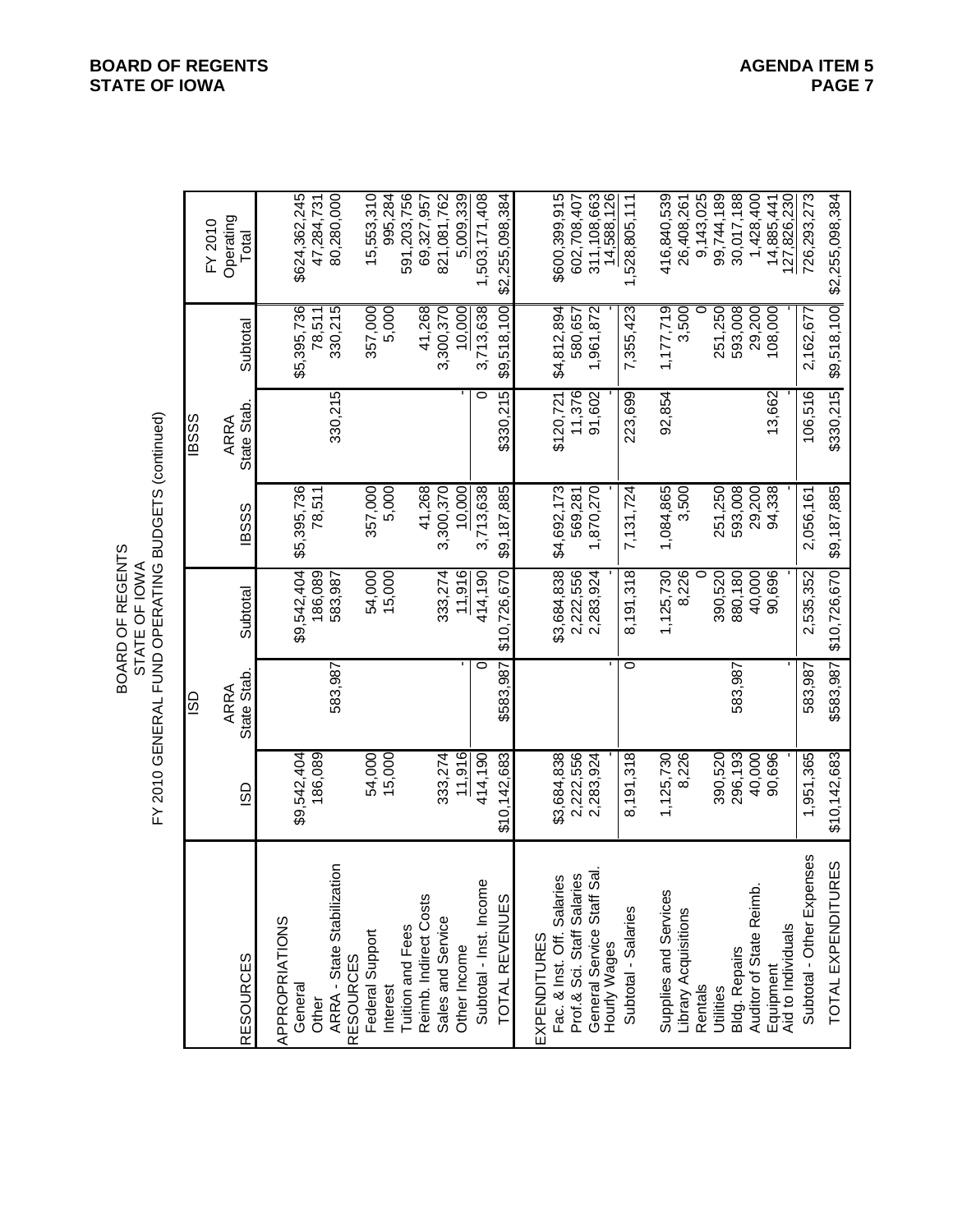|                                                                                                                              |                                                          |                                                        | FY 2010 RESTRICTED FUNDS BUDGETS<br>BOARD OF REGENTS<br>STATE OF IOWA |                                               |             |                                                                          |
|------------------------------------------------------------------------------------------------------------------------------|----------------------------------------------------------|--------------------------------------------------------|-----------------------------------------------------------------------|-----------------------------------------------|-------------|--------------------------------------------------------------------------|
| <b>REVENUES</b>                                                                                                              | $\overline{5}$                                           | <u>င</u> ္တ                                            | Ξ                                                                     | SD                                            | <b>BSSS</b> | Restricted<br>FY 2010<br>Total                                           |
| <b>Tuition Replacement</b><br>APPROPRIATIONS<br>lowa Values Fund<br>Grape & Wine<br>Capital                                  | 1,732,500<br>9,037,683                                   | 10,208,010<br>11,597,000<br>238,000<br>1,732,500       | 5,059,719<br>855,000                                                  |                                               |             | 24,305,412<br>11,597,000<br>238,000<br>4,320,000                         |
| Reimbursed Indirect Costs<br>Tuition and Fees<br>Federal Support<br><b>RESOURCES</b><br>Interest                             | 254,475,000<br>24,841,000<br>53,340,000                  | 10,000,000<br>148,000,000<br>17,000,000                | 26,000,000<br>14,700,000<br>2,077,937                                 | 178,960<br>15,000                             | 356,578     | 429,010,538<br>85,040,000<br>34,841,000<br>2,092,937                     |
| Sales and Service<br>Other Income                                                                                            | 264,817,000<br>477, 152, 817                             | 50,000,000<br>330,400,000                              | 78,000,000<br>18,000,000                                              | 848,846<br>3.000                              | 89,400      | 393,665,846<br>825,645,217                                               |
| Subtotal - Inst. Income                                                                                                      | 1,074,625,817                                            | 555,400,000                                            | 138,777,937                                                           | 1,045,806                                     | 445,978     | 1,770,295,538                                                            |
| TOTAL REVENUES                                                                                                               | 085,396,000<br><u>ಕ್</u>                                 | \$579,175,510                                          | \$144,692,656                                                         | \$1,045,806                                   | \$445,978   | \$1,810,755,950                                                          |
| General Service Staff Salaries<br>Fac. & Inst. Off. Salaries<br>Prof.& Sci. Staff Salaries<br>EXPENDITURES<br>Hourly Wages   | 177,221,000<br>40,781,000<br>\$133,702,000<br>24,274,000 | 91,000,000<br>42,000,000<br>\$60,000,000<br>20,000,000 | 17,600,000<br>12,500,000<br>\$5,300,000<br>6,800,000                  | 136,498<br>\$415,394<br>47,860                | \$49,400    | 285,957,498<br>95,328,860<br>51.074.000<br>\$199,466,794                 |
| Subtotal - Salaries                                                                                                          | 375,978,000                                              | 213,000,000                                            | 42,200,000                                                            | 599,752                                       | 49,400      | 631, 827, 152                                                            |
| Prof. and Scientific Supplies<br>Library Acquisitions<br><b>Building Repairs</b><br>Auditor of State<br>Rentals<br>Utilities | 241,285,000<br>16,570,000<br>9,903,000<br>4,100,000      | 204,578,510<br>10,000,000<br>3,000,000                 | 47,700,000<br>30,000<br>1,000,000<br>2,300,000<br>4,000,000           | 269,853<br>2,600<br>60,000<br>90,000<br>3,000 | 328,178     | 3,000<br>32,600<br>17,570,000<br>22,263,000<br>11,190,000<br>494,161,541 |
| Debt Service<br>Plant Capital<br>Student Aid<br>Equipment                                                                    | 61,102,000<br>308,600,000<br>13,345,000<br>54,513,000    | 10,000,000<br>41,000,000<br>36,000,000<br>61,597,000   | 14,000,000<br>12,987,218<br>17,875,438<br>2,600,000                   | 20,601                                        | 68,400      | 110,089,218<br>388,072,438<br>109,513,000<br>26,034,001                  |
| Subtotal - Other Expenses                                                                                                    | 709,418,000                                              | 366,175,510                                            | 102,492,656                                                           | 446,054                                       | 396,578     | 1,178,928,798                                                            |
| TOTAL EXPENDITURES                                                                                                           | \$1,085,396,000                                          | \$579,175,510                                          | \$144,692,656                                                         | \$1,045,806                                   | \$445,978   | \$1,810,755,950                                                          |

# **BOARD OF REGENTS**<br> **BOARD OF REGENTS**<br> **BOARD OF IOWA**<br>
PAGE 8 **STATE OF IOWA**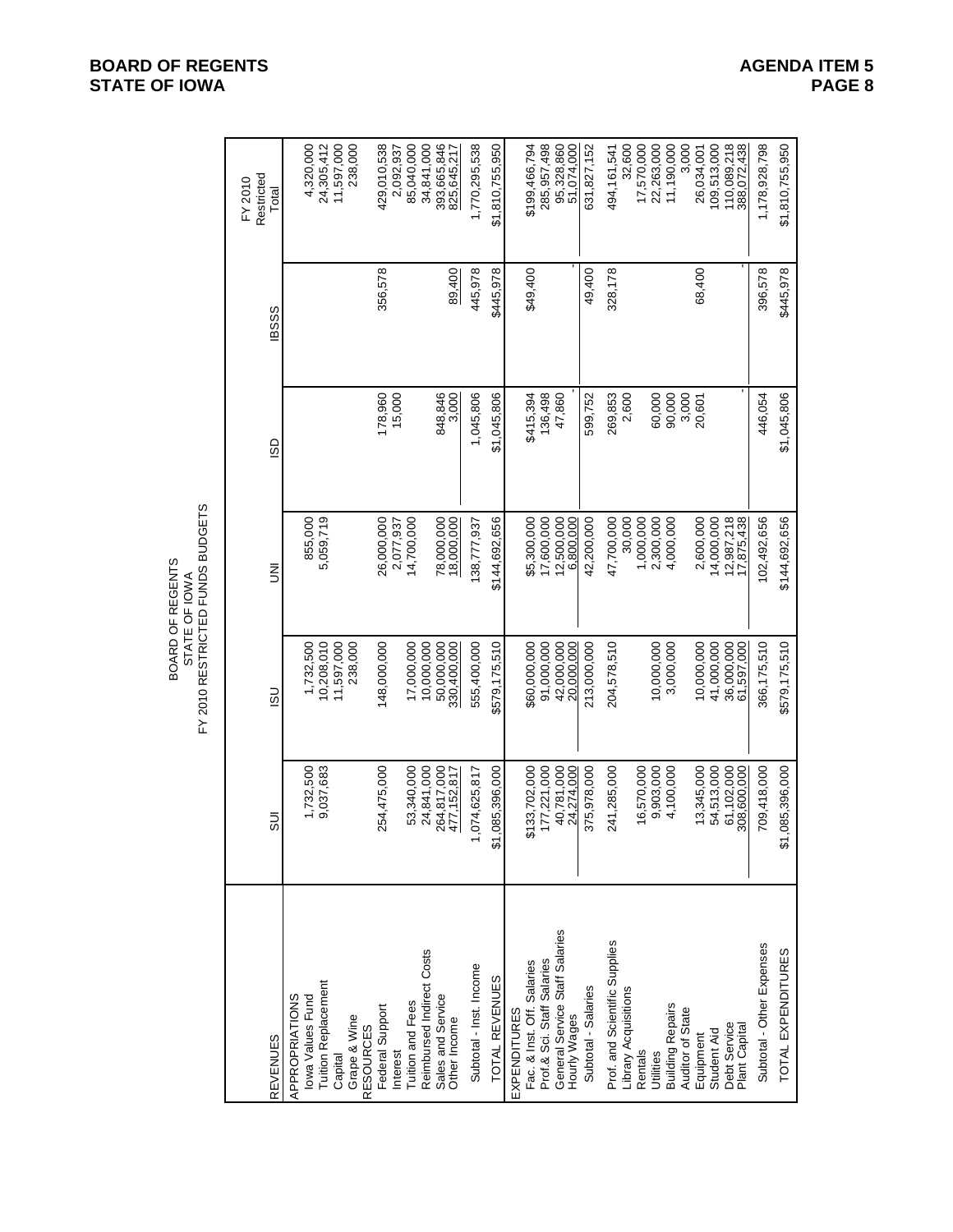| <b>RESOURCES</b>              | るの                           | <u>co</u>                | Ξ                        | င္ဟာ         | <b>BSSS</b> | All Funds<br>$\mathsf{FN}$ 2009<br>Total |  |
|-------------------------------|------------------------------|--------------------------|--------------------------|--------------|-------------|------------------------------------------|--|
| APPROPRIATIONS                |                              |                          |                          |              |             |                                          |  |
| General                       | \$275,785,686                | \$245,315,640            | \$88,322,779             | \$9,542,404  | \$5,395,736 | \$624,362,245                            |  |
| ARRA - State Stabilization    | 35,393,382                   | 31,595,952               | 12,376,464               | 583,987      | 330,215     | 80,280,000                               |  |
| lowa Values Fund              | 1,732,500                    | 1,732,500                | 855,000                  |              |             | 4,320,000                                |  |
| <b>Tuition Replacement</b>    | 9,037,683                    | 10,208,010               | 5,059,719                |              |             | 24,305,412                               |  |
| Capital                       |                              | 11,597,000               |                          |              |             | 11,597,000                               |  |
| Other                         | 47,020,131                   | 238,000                  |                          | 186,089      | 78,511      | 47,522,731                               |  |
| <b>RESOURCES</b>              |                              |                          |                          |              |             |                                          |  |
| Federal Support               | 256,788,693                  | 160,828,617              | 26,000,000               | 232,960      | 713,578     | 444,563,848                              |  |
| Interest                      | 475,284                      |                          | 2,577,937                | 30,000       | 5,000       | 3,088,221                                |  |
| Tuition and Fees              | 349,385,000                  | 243,358,756              | 83,500,000               |              |             | 676,243,756                              |  |
| Reimb. Indirect Costs         | 76,058,040                   | 26,003,000               | 2,066,649                |              | 41,268      | 104,168,957                              |  |
| Sales and Service             | 1,081,745,118<br>479,968,359 | 50,000,000               | 78,520,000<br>18,000,000 | 1,182,120    | 3,300,370   | 1,214,747,608                            |  |
| Other Income                  |                              | 332,571,881              |                          | 14,916       | 99,400      | 830,654,556                              |  |
| Subtotal - Inst. Income       | 2,244,420,494                | 812,762,254              | 210,664,586              | 1,459,996    | 4,159,616   | 3,273,466,946                            |  |
| TOTAL REVENUES                | \$2,613,389,876              | \$1,113,449,356          | \$317,278,548            | \$11,772,476 | \$9,964,078 | \$4,065,854,334                          |  |
| EXPENDITURES                  |                              |                          |                          |              |             |                                          |  |
| Fac. & Inst. Off. Salaries    | \$438,358,128                | \$276,567,490            | \$75,978,565             | \$4,100,232  | \$4,862,294 | \$799,866,709                            |  |
| Prof.& Sci. Staff Salaries    | 646,705,097                  | 191, 174, 926            | 47,846,171               | 2,359,054    | 580,657     | 888,665,905                              |  |
| General Service Staff Sal.    | 277,587,569                  | 87,842,552               | 36,713,746               | 2,331,784    | 1,961,872   | 406,437,523                              |  |
| Hourly Wages                  | 34,289,496                   | 22,487,240               | 8,885,390                |              |             | 65,662,126                               |  |
| Subtotal - Salaries           | 1,396,940,290                | 578,072,208              | 169,423,872              | 8,791,070    | 7,404,823   | 2,160,632,263                            |  |
| Prof. and Scientific Supp.    | 582,130,467                  | 256,450,606              | 69,519,527               | 1,395,583    | 1,505,897   | 911,002,080                              |  |
| Library Acquisitions          | 14,569,000                   | 9,819,112                | 2,038,423                | 10,826       | 3,500       | 26,440,861                               |  |
| Rentals                       | 23,164,658                   | 1,556,000                | 1,992,367                |              |             | 26,713,025                               |  |
| Utilities                     | 68,451,719                   | 44,431,000               | 8,422,700                | 450,520      | 251,250     | 122,007,189                              |  |
| Bldg. Repairs                 | 22,044,000                   | 12,400,000               | 5,200,000                | 970,180      | 593,008     | 41,207,188                               |  |
| Auditor of State Reimb.       | 609,000                      | 475,200                  | 275,000                  | 43,000       | 29,200      | 1,431,400                                |  |
| Equipment                     | 21,836,742                   | 15,620,000               | 3,175,003                | 111,297      | 176,400     | 40,919,442                               |  |
| Aid to Individuals            | 113,942,000                  | 97,028,230               | 26,369,000               |              |             | 237,339,230                              |  |
| Debt Service<br>Plant Capital | 61,102,000<br>308,600,000    | 36,000,000<br>61,597,000 | 12,987,218<br>17,875,438 |              |             | 110,089,218<br>388,072,438               |  |
|                               |                              |                          |                          |              |             |                                          |  |
| Subtotal - Other Expenses     | 1,216,449,586                | 535, 377, 148            | 147,854,676              | 2,981,406    | 2,559,255   | 1,905,222,071                            |  |
| TOTAL EXPENDITURES            | \$2,613,389,876              | \$1,113,449,356          | \$317,278,548            | \$11,772,476 | \$9,964,078 | \$4,065,854,334                          |  |

**BOARD OF REGENTS**<br> **BOARD OF REGENTS**<br> **BOARD OF IOWA**<br>
PAGE 9 **STATE OF IOWA**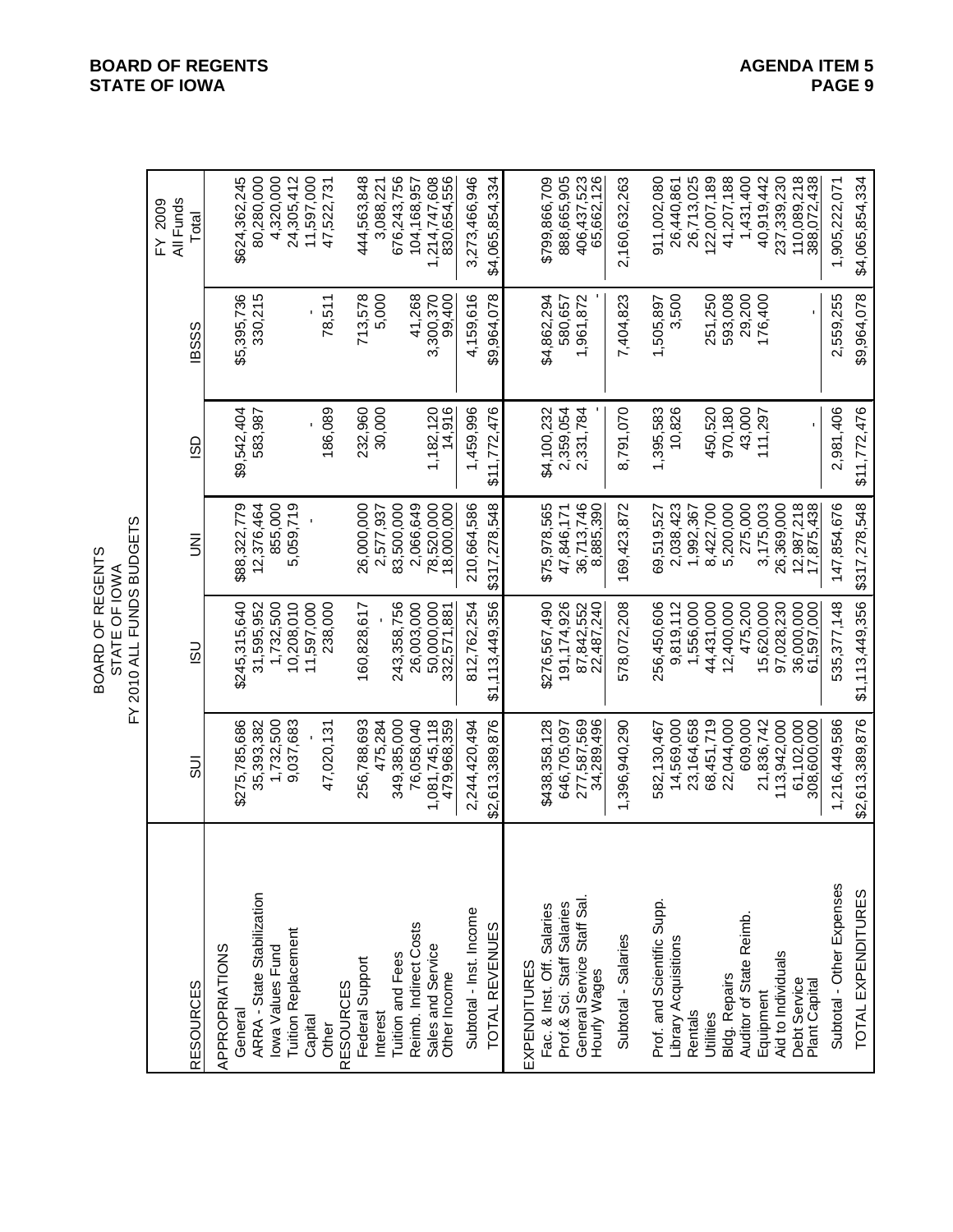## **FY 2010 BUDGETS – UNIVERSITY OF IOWA**

The FY 2010 General University budget has been developed based on the most current information available regarding revenue projections and an expenditure plan guided by The Iowa Promise and an extensive process of consultation with deans, faculty and staff constituencies. State appropriations are a major portion of the University's budgeting considerations, as is the supplemental ARRA funding appropriated for FY 2010. Integrated into all budget planning is the combination of these two revenue sources and the transition to FY 2011 without ARRA funding support.

## SUI FY 2010 General University Operating Budget

SUI's proposed FY 2010 general university operating budget is \$11.6 million less (-2%) than the final FY 2009 budget and incorporates the following revenue changes when compared to FY 2009.

| • State Appropriation                               | $($34.0 \text{ million})$ |
|-----------------------------------------------------|---------------------------|
| $\bullet$ Tuition                                   | 21.7 million              |
| $\bullet$ Other                                     | 0.7 million               |
| <b>Total Incremental Revenues and Reallocations</b> | (\$ 11.6 million)         |

The General University's original state operating appropriation of \$276.5 million for FY 2009 was reduced by \$7 million (-2.5%). The FY 2010 state appropriation was reduced an additional \$34.0 million (12.6%) to \$235.5 million. State funding represented 46.9% of the total original FY 2009 general university budget, but only 40.8% of the proposed FY 2010 budget.

The Board approved a tuition increase of 4.2% for residents and 7.6% for non-residents at its December 2008 meeting. With level enrollments and a stable resident/non-resident mix, these increases are projected to yield approximately \$17.6 million in new tuition revenue prior to offsets for student financial aid when compared to the final FY 2009 budget. The Board also approved professional and upper division undergraduate tuition supplements that are expected to yield approximately \$4.1 million in FY 2010 and will be used for programmatic improvements.

Indirect cost recoveries for FY 2010 are projected to increase \$1.7 million due to the continued success of faculty securing sponsored research when compared to the FY 2009 budget. The indirect cost recovery impact resulting from a large number of research grant opportunities through National Institutes of Health and National Science Foundation stimulus funding is presently uncertain and not factored in the proposed budget.

FY 2010 interest income is projected to decrease \$1.0 million due to anticipated low interest rates.

The University directed that budgeting done by colleges and other General Education Fund units fully identify how they will manage the loss of state appropriations without the non-recurring federal stimulus funds. Measures being implemented by academic and administrative units to address the funding reductions include in part:

- Cancellation of faculty/staff searches
- Job reductions through attrition and early retirement
- Increased teaching loads and reduced administrative appointments
- Class section reductions and class size increases
- Consolidation and merger of programs
- Reduction in available faculty scholarship and sponsored program time
- Reduction in graduate student support
- Reduction in co-sponsored interdisciplinary programs
- Reduction in support for student extracurricular activities
- Reduction in travel
- Consolidation of campus libraries
- Financial and administrative consolidation of Oakdale with the main UI campus
- Reorganization of central information technology services
- Significant reductions and refocus of building operation & maintenance service levels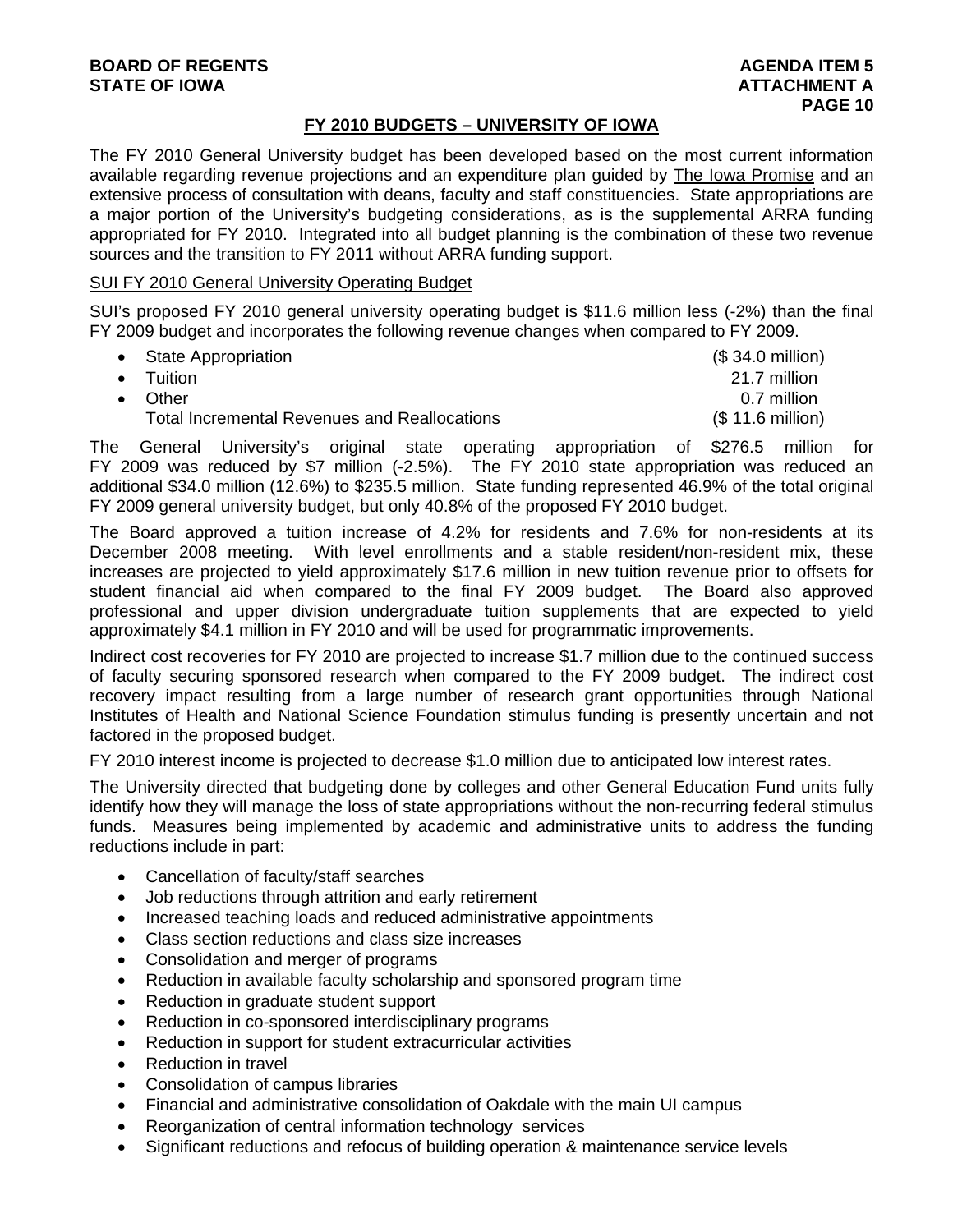## **BOARD OF REGENTS AGENTS** AGENDA ITEM 5 **STATE OF IOWA AND RESERVE A LOCAL CONSUMING A LOCAL CONSUMING A LOCAL CONSUMING A LOCAL CONSUMING A LOCAL CONSUMING A LOCAL CONSUMING A LOCAL CONSUMING A LOCAL CONSUMING A LOCAL CONSUMING A LOCAL CONSUMING A LOCAL CONSUMI**

Campus flood recovery efforts are an expected and unavoidable need that will require the redirection of funds in FY 2010. The University continues to monitor and reassess recovery and mitigation expenses. Multiple funding sources are needed to cover the FEMA match requirement and those flood recovery expenses ineligible for FEMA reimbursement.

For FY 2010, merit-based salary increments for faculty will be 0%; limited exceptions will be considered by the Office of the Provost for promotions, counter offers, equity adjustments, and compression. In addition, the Colleges which have plans allowing variable, non-recurring compensation to faculty based on productivity, will continue to do so in FY 2010 subject to individual plan reviews and approvals by the Office of the Provost and University Human Resources. The Office of the Provost recently conducted a comprehensive review of the at-risk variable compensation plans for faculty to ensure these plans continue to achieve programmatic goals and objectives and are financially linked to revenue enhancements.

The non-bargained Professional and Scientific staff was given a 0% base pay adjustment on July 1, 2009. The University may provide, on a case by case basis, reclassification increases, equity and acute market adjustments, and counter offers in accordance with the Board's resolution approved in March 2009.

As approved by the Board in September 2008, the University initiated changes to its flexible health/dental/life benefit system which results in a University-wide reduction in the increased cost of the benefits of approximately \$2 million for FY 2010. The General University portion of this cost avoidance is \$0.5 million. Additional changes become effective in FY 2011.

The University had planned to utilize incremental tuition revenue to promote the retention of first-year students and to improve four-year graduation rates using proven retention practices. Due to appropriation reductions, most of these initiatives will not be possible in FY 2010. However, a First-Year Seminar course for each new freshman student will be taught by senior faculty and University administrators. The seminar course will move forward since the majority of the cost is absorbed by volunteers.

Utility expenses are expected to increase \$1.6 million, including the General University's share of additional debt service payments for expanded chilled water capacity serving the campus, energy conservation investments, fuel, and purchased electricity. The University's supplier of biomass for combustion was substantially hurt by the 2008 flood resulting in limited oat hull deliveries. It is anticipated this source of fuel will return to previous use levels later in calendar year 2009.

The University provides access through a blend of merit and need-based aid. Financial aid set-aside is budgeted to increase \$5.9 million from FY 2009 and comprises 20.1% of tuition revenues.

## ARRA – State Stabilization Funding

SUI has been allocated \$35.4 million in ARRA – State Stabilization Funding for FY 2010. Uses of the ARRA funding will be directly aligned with the educational needs supported by the General Education Fund. The University is proposing two categories of use of the ARRA funds.

- 1. Emergency Budget Supplements An estimated \$19.9 million will supplement General Education Fund budgets to diminish FY 2010 layoffs and furloughs with the General Education Fund supported units and for selected other appropriated budget units, e.g. Hygienic Lab. Colleges/departments will assign specific expenses to ARRA allotments based upon guidance from the Board Office and in accordance with federal and state guidelines.
- 2. Competitive Awards An estimated \$15.5 million will be distributed based on a competitive process within the University. Successful applicants must promote recurring change that can be sustained through revenue enhancements, cost reductions, or reallocations of other resources available in FY 2011 and beyond. The projects must also qualify under federal guidelines and achieve at least one of several requirements established by the University.

The exact amount of ARRA funding in the supplements and competitive awards may be adjusted to optimize meeting goals of the federal program.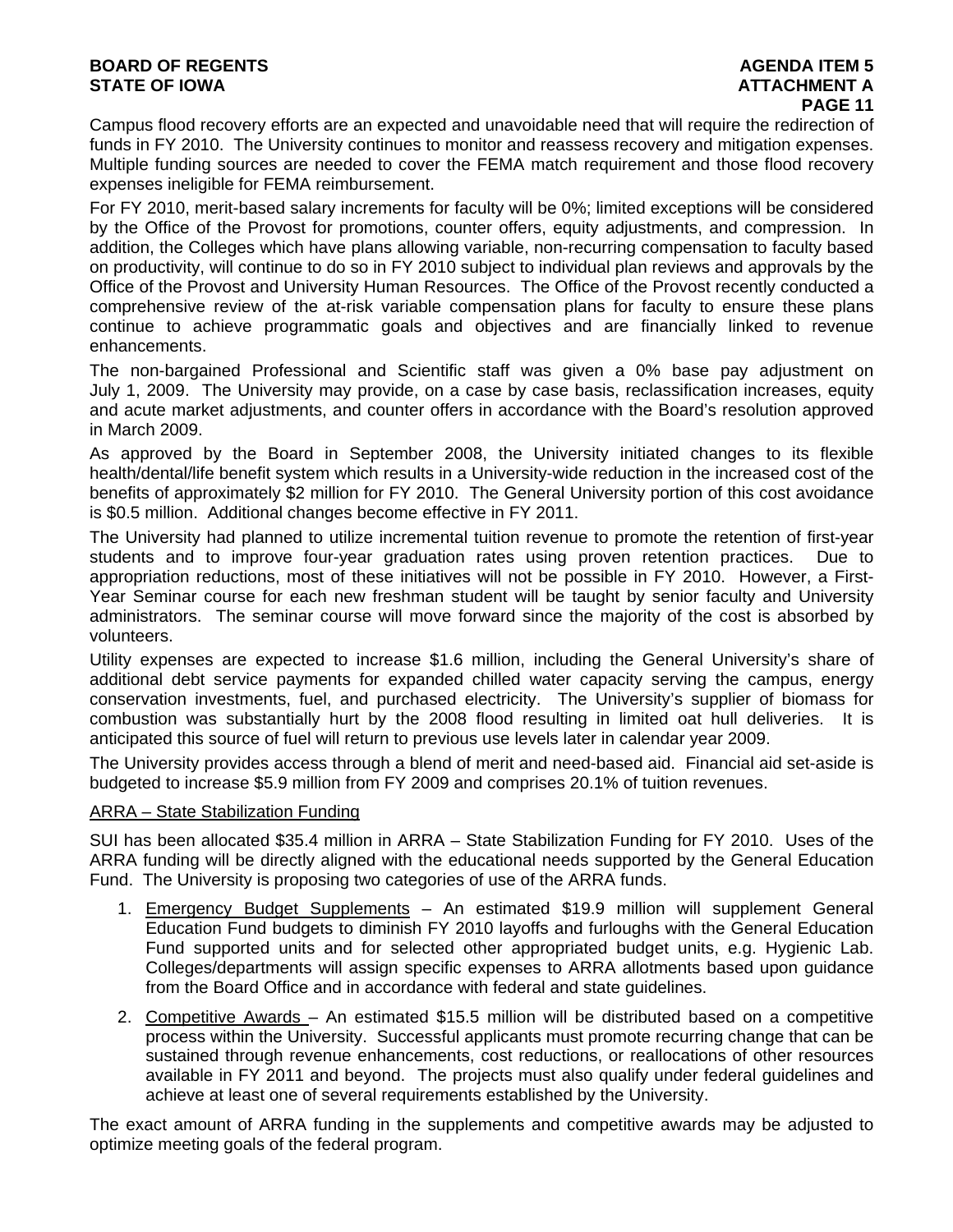## **BOARD OF REGENTS AGENERAL LIGHT CONSUMING A SERIES AGENDA ITEM 5 STATE OF IOWA ATTACHMENT A**

#### FY 2010 Special Purpose Appropriations

Budget details for UIHC, Psychiatric Hospital, Center for Disabilities and Development, Oakdale Campus, Hygienic Laboratory, Family Practice, and Specialized Children's Health Services are provided on page 5.

SUI's consolidated special purpose budget on page 5 includes Primary Health Care, State Cancer Registry, Substance Abuse, Biocatalysis, Iowa Registry for Congenital and Inherited Disorders, Agricultural Health and Safety, Non-Profit Resource Center, Advance Drug Development, Oakdale Research Park, Technology Innovation Center, and the new Iowa Flood Center. All state general fund supported special purpose units were subject to funding reductions for FY 2010.

The 2009 General Assembly appropriated \$1.3 million to establish an Iowa Flood Center on the SUI campus. The Center will perform critical research in flood prediction and floodplain inundation mapping and will train a new generation of experts in flood-related science and engineering. The Center will also empower communities and agencies by providing them with the vital information necessary to make informed decisions about flood-related issues.

## UIHC

During FY 2009, UIHC faced a number of challenges related to maintaining funding sources and minimizing operating expenses. Average per case payments in late FY 2009 dropped to below FY 2008 levels due to significant reductions in Medicaid rates, changes to third party contracts, and continued growth of the IowaCare program. Assertive efforts were made to reduce costs associated with salaries and medical supplies.

In FY 2010, the strategic focus for the University of Iowa Hospitals and Clinics (UIHC) will continue to center on the offering of a broad spectrum of clinical services to all patients, serving as the primary teaching hospital for the University, and providing a base for innovative research to improve health care.

The proposed FY 2010 UIHC budget of \$859.1 million reflects a 0.5% increase over the FY 2009 budget of \$854.7 million. The proposed FY 2010 UIHC budget is provided on page 5.

State appropriations from the IowaCare Account include \$27.3 million with an additional \$47.0 million available as needed for the program. The IowaCare appropriations do not fund physicians, dental services, pharmaceuticals, and durable medical equipment, even though UIHC and SUI physicians provide these services.

The Board approved a 6% rate increase effective July 1, 2009, at its April 2009 meeting. UIHC forecasts a 3.1% increase in inpatient acute admissions and a 2.9% increase in outpatient activity. Length of stay is expected to decrease by 0.19 days in FY 2010. The case mix index, a measure of inpatient severity, is expected to remain at a high level. To meet this increase in demand, the University of Iowa Hospitals and Clinics is increasing cardiovascular services, expanding operating room and intensive care services, completing Lean Sigma projects to enhance patient access, and continuing to expand initiatives to lower length of stay to allow for more admissions.

Salary costs continue to be impacted by collective bargaining, market competition, and the associated benefit costs. An average salary and related cost increase of 2.3% is projected for FY 2010; medical and surgical supply costs are estimated to rise 4%; and drug costs are projected to increase 7%. Utilities and other administrative services purchased from the University will increase 5% and 8%, respectively. The elimination of 200 filled positions from attrition, retirements, layoffs, and on-going non-salary cost reduction initiatives are also factored in the FY 2010 budget.

Other UIHC units include the Psychiatric Hospital, the Center for Disabilities and Development, and Specialized Child Health Services. The proposed combined FY 2010 budget of these units is \$39.6 million, which represents a 2.7% decrease when compared to the FY 2009 amended budget approved in April 2009.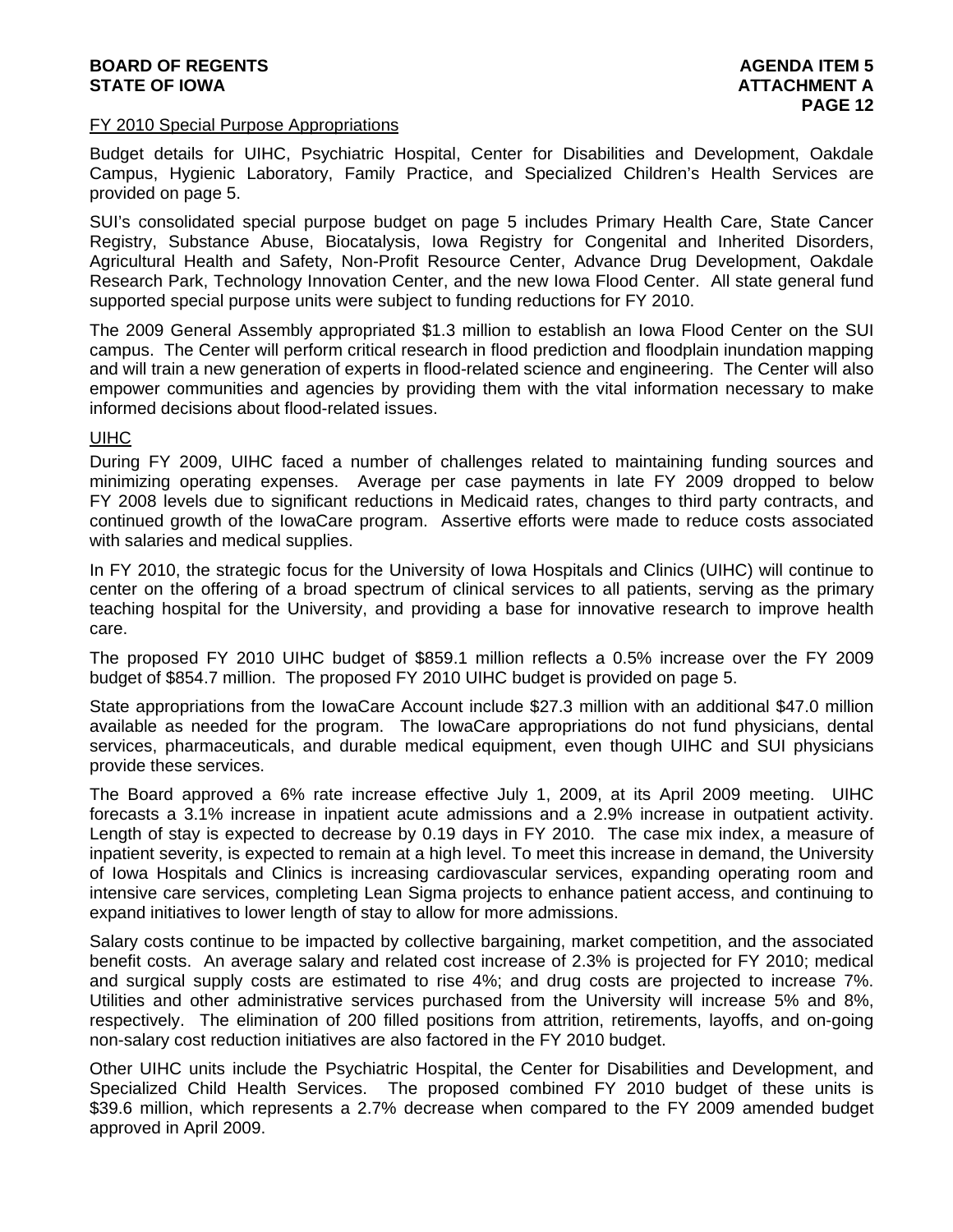## **BOARD OF REGENTS** AGENERATION OF REGENTS **STATE OF IOWA AND RESERVE A LOCAL CONSUMING A LOCAL CONSUMING A LOCAL CONSUMING A LOCAL CONSUMING A LOCAL CONSUMING A LOCAL CONSUMING A LOCAL CONSUMING A LOCAL CONSUMING A LOCAL CONSUMING A LOCAL CONSUMING A LOCAL CONSUMI**

## SUI FY 2010 Restricted Fund Budget

The Restricted Fund includes the Organized Activities Fund, the Auxiliary Enterprise Fund, the Current Restricted Fund and the Plant Fund and involves virtually every department on campus in revenue and expenditure planning.

- Organized Activities Fund includes continuing education, medicine and dentistry practice plan funds, sports camps, conferences and institutes, and various publications and workshops
- Auxiliary Enterprise Fund includes athletics, residence halls, the Iowa Memorial Union, student health, recreational services, Hancher Auditorium, parking and transportation, Cambus, and various smaller enterprises
- Current Restricted Fund includes sponsored activities, predominately research and student financial aid funded from federal and non-federal sources
- Plant Fund includes bond proceeds and capital project receipts

The proposed FY 2010 Restricted Fund Budget includes the following state appropriations:

• Tuition Replacement **\$ 9.0 million** 

This appropriation funds the debt service on academic building revenue bond issues.

• Grow Iowa Values Fund (GIVF)  $\sim$  8 1.7 million

The GIVF allocation to Iowa's public universities for FY 2010 is 10% less than that received in previous years. The University of Iowa proposes to allocate \$1.732 million in GIVF funding in a new integrated model of economic development support as described in Agenda Item 18. The new integrated model will involve the Vice President for Research, the University Research Park, the Pappajohn Entrepreneurial Center, and the University of Iowa Research Foundation. GIVF funding will be matched on a 1:1 basis from licensing revenue, industry funding, lab lease rental payments and developer funding.

## **Athletics**

The University of Iowa's FY 2010 athletic budget reflects revenue projections of \$65.6 million; slightly less than the FY 2009 budget.

Sports income in FY 2010 is expected to be slightly less than the budget for FY 2009. While football income is expected to increase due to higher away game settlements and additional parking revenue due to a rate increase, men's basketball income has been conservatively budgeted resulting from a steady decline the past few years. Ticket prices for football will remain static in FY 2010 and men's basketball ticket prices have not yet been established.

Athletic conference revenue is expected to increase \$0.7 million from contractually negotiated television revenues.

Direct general university support for athletics was eliminated beginning in FY 2008. In FY 2010, athletics is budgeted to receive \$882,000 from the University in financial aid set-aside funds derived from the athletic department's tuition scholarship payments.

A portion of the student building fee revenue designated to Athletics in previous years was allocated to Student Recreation Services to fund the debt service on recreation facilities shared by the two entities. The Hawkeye Tennis and Recreation facility is an example of the partnership where a single facility is jointly used by Athletics and Recreation Services.

Other income is projected to decrease resulting from lower rates of return on investments when compared to the FY 2009 budget. The projected decrease in investment income will be offset in part by slight increase in the Learfield Multi Media contractual income.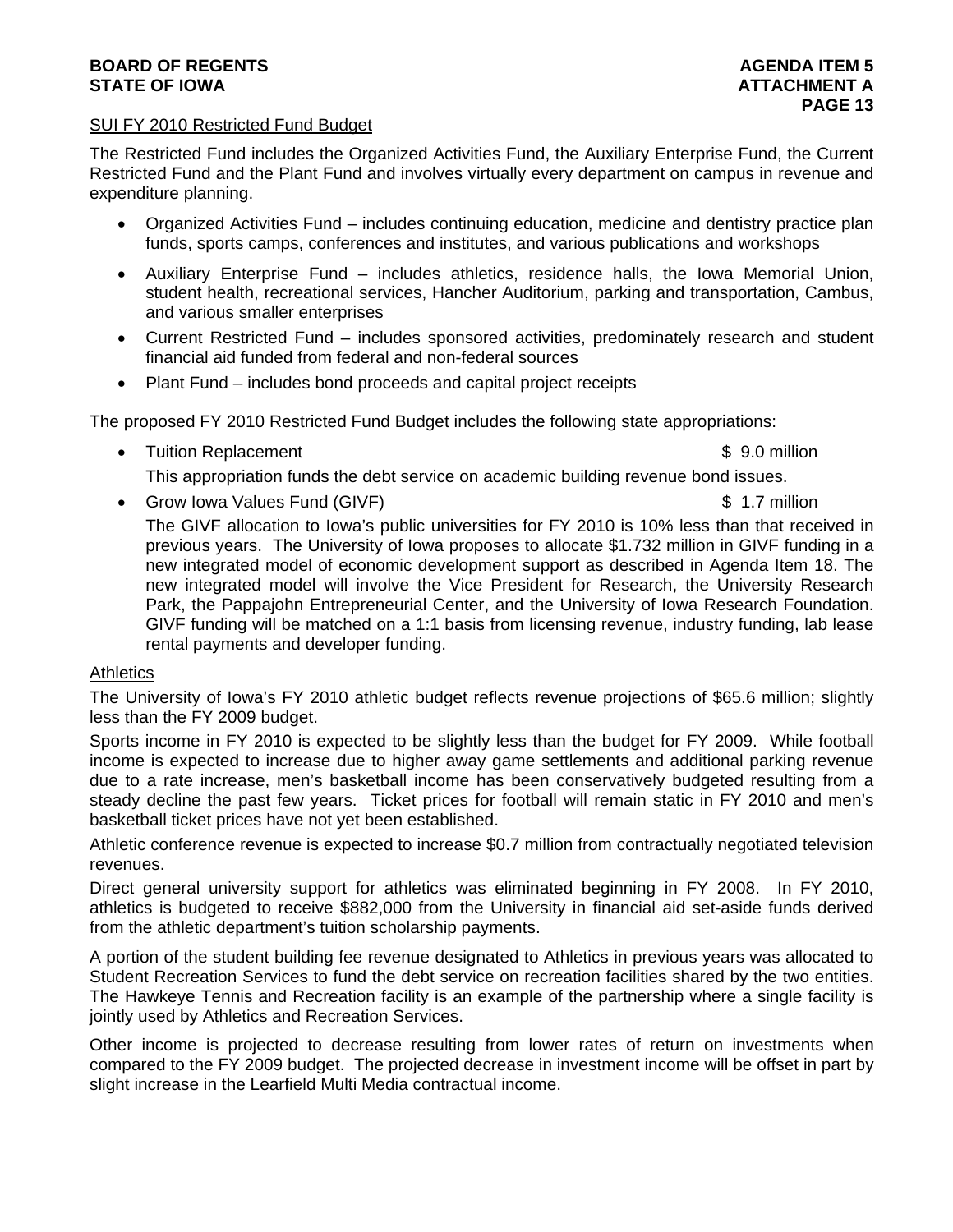| <b>University of Iowa Athletic Revenues</b><br>FY 2006-FY 2010 |    |            |      |              |    |               |                |               |    |            |
|----------------------------------------------------------------|----|------------|------|--------------|----|---------------|----------------|---------------|----|------------|
|                                                                |    |            |      |              |    |               |                | <b>Budget</b> |    | Proposed   |
|                                                                |    | FY 2006    |      | FY 2007      |    | FY 2008       | FY 2009        |               |    | FY 2010    |
| Revenues                                                       |    |            |      |              |    |               |                |               |    |            |
| Sports Income                                                  | \$ | 20,313,247 | \$   | 22, 133, 117 | \$ | 20,787,018    | $\overline{1}$ | 22,433,800    | \$ | 22,312,307 |
| Alumni / Foundation /                                          |    |            |      |              |    |               |                |               |    |            |
| Corp Support / Sponsorship                                     |    | 5,950,453  |      | 11,560,784   |    | 11,955,735    |                | 12,117,052    |    | 12,648,617 |
| Athletic Conference /                                          |    |            |      |              |    |               |                |               |    |            |
| <b>NCAA Support</b>                                            |    | 10,636,553 |      | 14,037,605   |    | 18,781,140    |                | 19,088,000    |    | 19,772,000 |
| Gen University*/Financial Aid Support                          |    | 1,673,359  |      | 1,573,359    |    | 800.000       |                | 840,000       |    | 882,000    |
| <b>Student Fees</b>                                            |    | 1,495,060  |      | 1,494,706    |    | 1,487,795     |                | 1,500,000     |    | 500,000    |
| Other Income                                                   |    | 6,467,252  |      | 9,221,578    |    | 9,359,640     |                | 10,183,475    |    | 9,494,086  |
| Total Revenues                                                 | S  | 46,535,924 | - \$ | 60,021,149   | \$ | 63,171,328 \$ |                | 66,162,327    | S  | 65,609,010 |

\*General university support applies only to FY06 & FY07

The SUI athletic department anticipates providing \$15.5 million in direct and indirect support to other departments and entities within the University. Examples include tuition and room board from scholarship payments, Public Safety, UIHC, Parking Services, and utilities.

The Athletic Department's general operating expenses have decreased 5%. Offsetting the decrease, is a 6.7% increase in scholarship expenses, some contractual salary cost increases, and an increase in utility expenses.

Travel expenses by all sports teams have been decreased by approximately 10.5%.

Facility debt service is budgeted to increase in FY 2010 by approximately \$1.1 million to accommodate anticipated debt service payments associated with the Carver Hawkeye Arena renovations.

The athletic department pays the tuition resulting from awarded scholarships to University athletes. The University projects 300 FTE scholarships at a total cost of approximately \$8.2 million.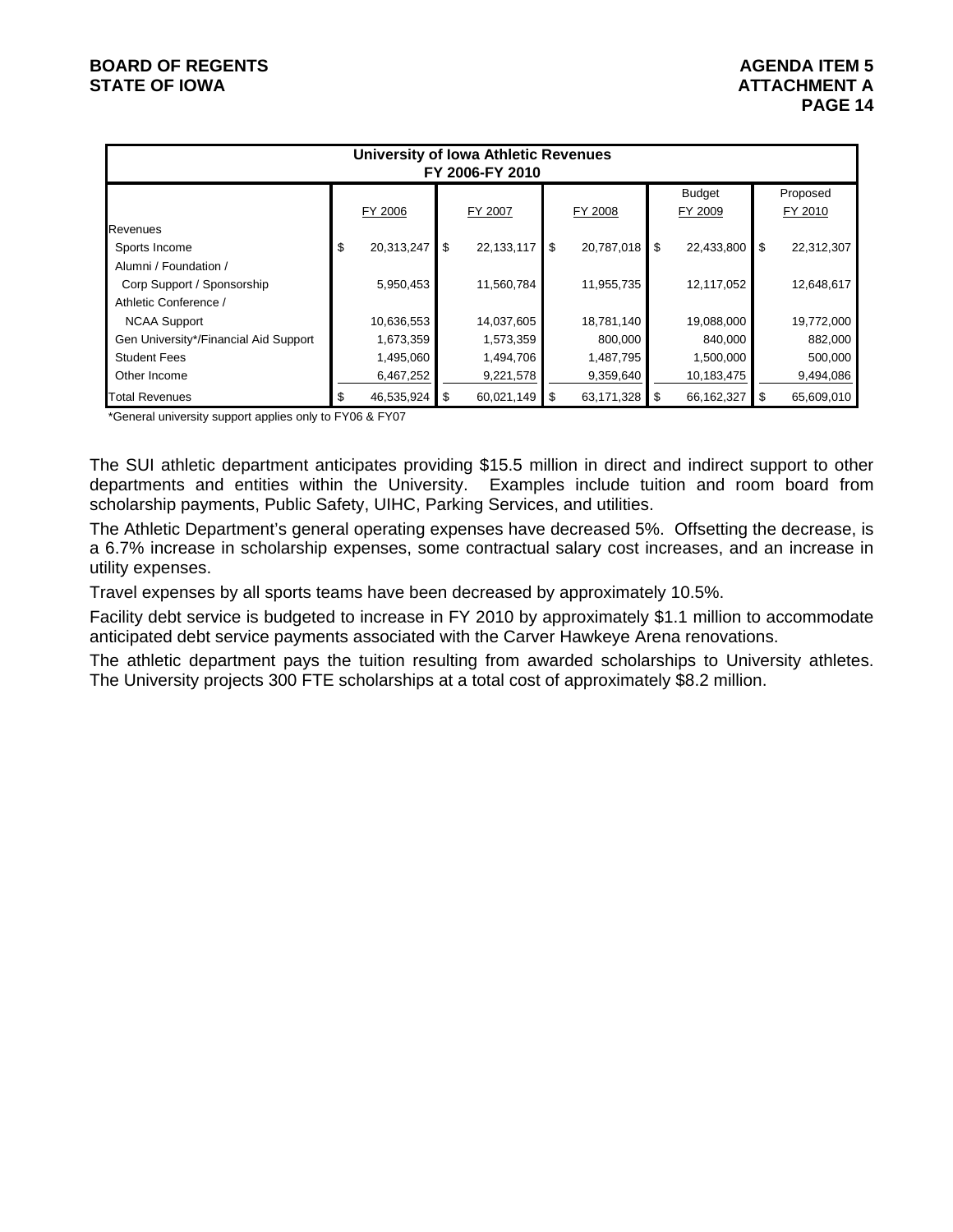## **BOARD OF REGENTS AGENUS AGENERATION CONSUMING A LIGHT AGENERATION AGENERATION AGENUAL ITEM 5 STATE OF IOWA ATTACHMENT A**

## Residence System

The proposed FY 2010 residence system budget projects an increase in contract revenues compared to the preliminary budget received by the Board in March 2009. The most recent enrollment and occupancy projections for Fall 2009 indicate a higher demand for residence hall space than previously forecasted for the preliminary budget, including a higher demand from returning students. Based on these projections, residence hall occupancy will be at or above capacity.

### **University of Iowa Residence System Proposed Budget 2009-10**

|                                              |    | <b>Revised</b> |    | Preliminary     |               | Proposed     |    |               |
|----------------------------------------------|----|----------------|----|-----------------|---------------|--------------|----|---------------|
|                                              |    | <b>Actual</b>  |    | <b>Estimate</b> | <b>Budget</b> |              |    | <b>Budget</b> |
|                                              |    | 2007-08        |    | 2008-09         |               | 2009-10      |    | 2009-10       |
| <b>OPERATIONS</b>                            |    |                |    |                 |               |              |    |               |
| Revenues                                     |    | \$45,109,482   | \$ | 46,482,118      |               | \$47,168,901 | \$ | 48,116,473    |
| <b>Expenditures for Operations</b>           |    | 30,883,476     |    | 34,065,451      |               | 34,629,747   |    | 35,226,192    |
| <b>Net Revenues</b>                          |    | 14,226,006     |    | 12,416,667      |               | 12,539,154   |    | 12,890,281    |
| % of Revenues                                |    | 31.5%          |    | 26.7%           |               | 26.6%        |    | 26.8%         |
| Debt Service (due July 1)                    |    | 4,968,395      |    | 4,977,426       |               | 5,003,144    |    | 5,003,144     |
| <b>Mandatory Transfers</b>                   |    | 600,000        |    | 600,000         |               | 600,000      |    | 600,000       |
| Net After Debt Service & Mandatory Transfers | \$ | 8,657,611      | \$ | 6,839,241       | \$            | 6,936,010    | \$ | 7,287,137     |
| % of Revenues                                |    | 19.2%          |    | 14.7%           |               | 14.7%        |    | 15.1%         |
| Debt Service Coverage Ratio                  |    | 286%           |    | 249%            |               | 251%         |    | 258%          |
| University Overhead Payment From Surplus     | \$ | 438,552        | \$ | 475,188         | \$            | 477,883      | \$ | 462,696       |
| <b>FUND BALANCES (June 30)</b>               |    |                |    |                 |               |              |    |               |
| Revenue Fund                                 | \$ |                | \$ |                 | \$            |              | \$ |               |
| Operation & Maintenance Fund                 |    | 1,000,000      |    | 1,000,000       |               | 1,000,000    |    | 1,000,000     |
| Improvement Fund                             |    | 11,092,631     |    | 7,662,682       |               | 6,862,050    |    | 7,150,000     |
| Surplus Fund                                 |    | 844,970        |    | 339,444         |               | 1,400,097    |    | 830,142       |
| Subtotal--Voluntary Reserves                 |    | 12,937,601     |    | 9,002,126       |               | 9,262,147    |    | 8,980,142     |
| Sinking Fund                                 |    |                |    |                 |               |              |    |               |
| <b>Bond Reserve Fund</b>                     |    | 5,180,855      |    | 5,180,855       |               | 5,180,855    |    | 5,180,855     |
| <b>Bond Construction Fund</b>                |    |                |    |                 |               |              |    |               |
| Subtotal--Mandatory Reserves                 |    | 5,180,855      |    | 5,180,855       |               | 5,180,855    |    | 5,180,855     |
| <b>Total Fund Balances (June 30)</b>         |    | \$18,118,456   | \$ | 14,182,981      |               | \$14,443,002 | \$ | 14,160,997    |
| <b>REVENUES AND EXPENDITURES DETAIL</b>      |    |                |    |                 |               |              |    |               |
| <b>Revenues</b>                              |    |                |    |                 |               |              |    |               |
| Contracts                                    | \$ | 40,680,495     | S  | 42,241,695      | \$            | 42,651,020   | \$ | 43,608,162    |
| Interest                                     |    | 1,072,413      |    | 230,490         |               | 444,336      |    | 326,929       |
| Other Income                                 |    | 3,356,574      |    | 4,009,933       |               | 4,073,545    |    | 4,181,382     |
| <b>Total Revenues</b>                        |    | \$45,109,482   | \$ | 46,482,118      |               | \$47,168,901 | \$ | 48,116,473    |
| <b>Expenditures for Operations</b>           |    |                |    |                 |               |              |    |               |
| Salaries, Wages & Benefits                   | S  | 12,092,866     | \$ | 13,345,604      | S.            | 13,957,302   | \$ | 14,064,191    |
| Cost of Food or Goods Sold                   |    | 4,176,164      |    | 4,795,102       |               | 4,853,761    |    | 4,962,930     |
| <b>Other Operating Expense</b>               |    | 5,849,672      |    | 6,291,413       |               | 6,521,651    |    | 6,565,384     |
| <b>Utilities</b>                             |    | 4,949,155      |    | 5,248,693       |               | 5,321,671    |    | 5,240,395     |
| Repairs & Maintenance                        |    | 3,815,619      |    | 4,384,639       |               | 3,975,362    |    | 4,393,292     |
| <b>Total Expenditures</b>                    |    | \$30,883,476   | \$ | 34,065,451      |               | \$34,629,747 | \$ | 35,226,192    |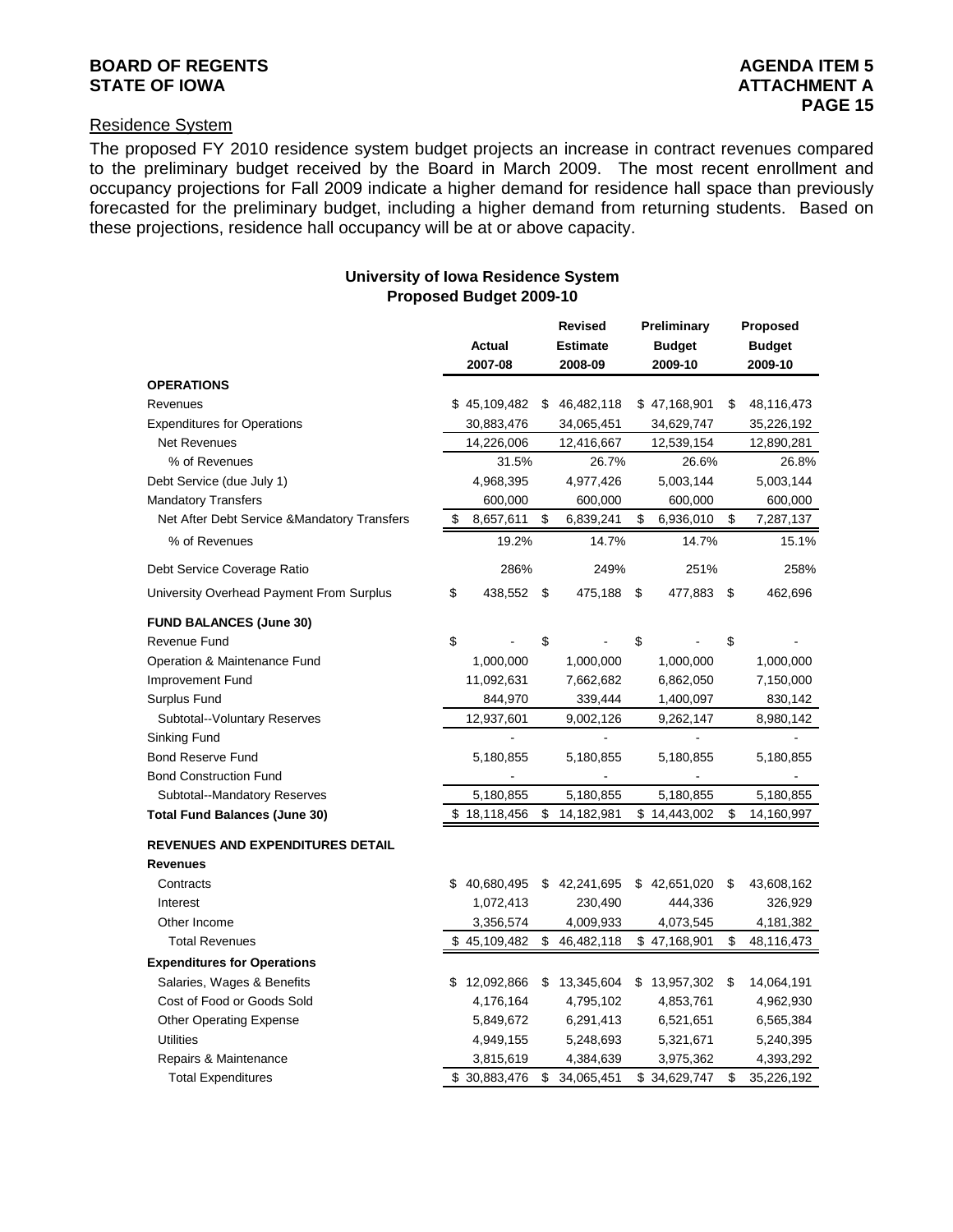# **FY 2010 BUDGETS – IOWA STATE UNIVERSITY**

FY 2010 is the fifth and final year of ISU's strategic plan**,** *Forward Thinking***.** The goals of the University's strategic plan are to enhance student success, increase the number of faculty members who are national and international leaders in disciplines vital to Iowans, and increase the number of graduate, professional, and research programs that are among the very best. The budget reductions will erode ISU's ability to make significant progress in these during FY 2010.

#### ISU FY 2010 General University Operating Budget

The proposed FY 2010 general university operating budget is \$13.3 million less than the final FY 2009 budget.

| • State Appropriation                               | $($27.2 \text{ million})$ |
|-----------------------------------------------------|---------------------------|
| $\bullet$ Tuition                                   | 15.0 million              |
| • Indirect Cost Recoveries/Other                    | <u>(1.1 million)</u>      |
| <b>Total Incremental Revenues and Reallocations</b> | (\$ 13.3 million)         |

The General University's original state operating appropriation of \$217.7 million for FY 2009 was reduced by \$5.5 million (-2.5%). The FY 2010 state appropriation was reduced an additional \$27.2 million (12.8%) to \$185.0 million. State funding represented 49.5% of the total original FY 2009 general university budget, but has decreased to 43.1% of the proposed FY 2010 budget.

The Board approved a tuition increase of 4.2% for resident and 2.8% for non-resident students for FY 2010 at its December 2008 meeting. Projected enrollment increases coupled with the tuition rates, are expected to generate approximately \$15.0 million in incremental tuition revenue in FY 2010. The additional tuition revenue offsets a portion of the state funding reductions and will support student financial aid, infrastructure needs, library materials, utility costs, and fund college priorities consistent with the strategic plan.

Indirect cost recoveries for FY 2010 are expected to remain level with the amended FY 2009 budget approved in April, which was increased by \$0.6 million due to an increase in grant activity. Given the poor performance of the stock market, investment/interest income is budgeted at \$0 for FY 2010; \$1.1 million less than the final FY 2009 budget.

The budget reductions will impact teaching, research, outreach, and economic development. Many departments have eliminated elective and low enrollment courses, consolidated course offerings, reduced the frequency some courses will be taught, and eliminated teaching assistants. Several college and departmental faculty teaching assignments have resulted in heavier teaching loads which will allow less time for research. Research reduction may result in fewer discoveries and problem resolutions, and less indirect cost recovery revenue for the University.

The FY 2010 operating budget includes cost increases of approximately \$3.5 million resulting from the collective bargaining agreement for merit personnel, fringe benefit cost increases, faculty promotions and P&S staff reclassifications. FY 2010 budget planning assumed a 7% increase in health care costs for faculty and P & S employees with the employer share remaining constant. A thorough review of plan benefits and associated costs is being undertaken during the next six months to maintain the cost increase at this level.

The financial aid budget has been developed with the goal of maintaining access for as many students as possible. An additional \$5.5 million has been committed in FY 2010 to maintain ISU's commitment to accessibility and to address the growing numbers of need-based students applying for admission. The University continues its commitment to affordability and has budgeted 24.5% of tuition revenue for financial aid set-aside.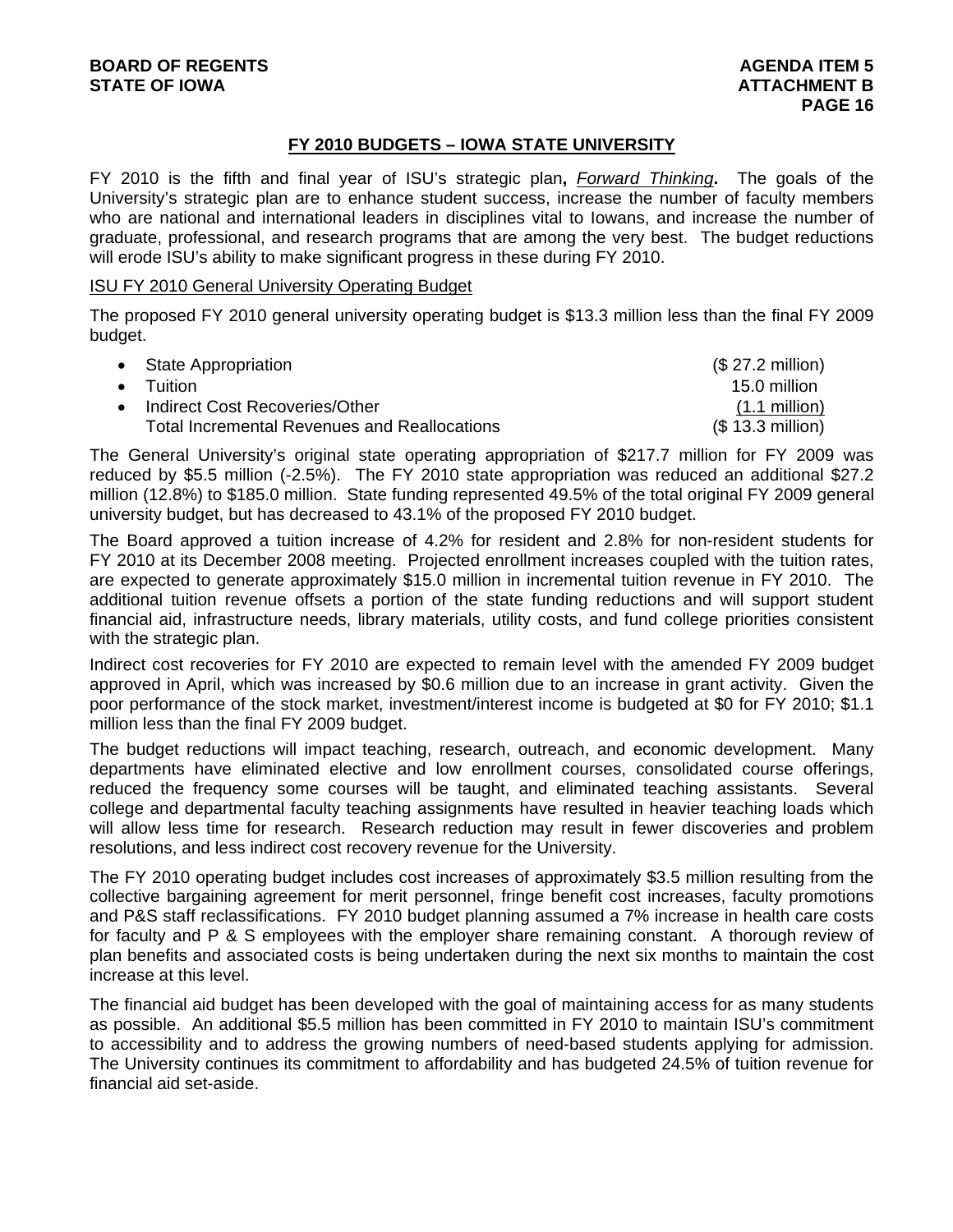Utility costs budgeted for FY 2010 exceed the previous year's budget by \$3.3 million from cost increases in coal, ash, limestone, and purchased utilities. The utility budget includes the costs for opening the newly renovated Snedecor Hall, the Design Addition, and the Biorenewables Laboratory during the year.

Several commitments were made that stress the importance of an excellent learning experience for students. These include protecting the computing infrastructure that enhances support for instruction, funding software licensing fees to maintain the most current support for students through WebCT, supporting students who study abroad, and maintaining effective security for the campus computing infrastructure.

## ARRA – State Stabilization Funding

ISU has been allocated \$31.6 million in ARRA – State Stabilization funding for FY 2010. The University established several goals for the distribution of the ARRA funds that included protection of education programs, jobs, and program continuation in areas where replacement funding may be identified later. ARRA monies will fund pending retirements and other pending personnel actions and the extension of services that would have otherwise ended sooner. ARRA funding will also support new or expanded levels of service (including financial aid and assistantships) that will end on June 30, 2010.

## ISU FY 2010 Special Purpose Operating Budgets

The proposed budgets for the Agricultural Experiment Station and Cooperative Extension Services are provided on page 6. Cooperative Extension has been restructured into 20 regions that will each serve multiple counties. Restructuring of campus-based outreach programs that will lead to consolidated program areas is also underway.

ISU's consolidated special purpose budget on page 6 includes the Institute for Physical Research and Technology, Small Business Development Centers, Leopold Center, Livestock Disease Research, Research Park/ISIS, and the Veterinary Diagnostic Lab. All special purpose units, except for the Veterinary Diagnostic Lab, were subject to state funding reductions for FY 2010.

## ISU FY 2010 Restricted Budget

The Restricted Funds budget represents activities that receive targeted appropriations for specific strategic initiatives, including capital appropriations, and revenues and expenditures from university units and operations that do not receive direct state appropriations. Major restricted fund revenue categories include:

- Federal Support receipts for both sponsored and student financial aid
- Student Fees and Continuing Education Tuition
- Sales and Services includes academic department service centers
- Endowment Income earnings distributed from the University's endowment funds
- Auxiliary Enterprises comprised primarily of bonded enterprises including Intercollegiate Athletics, University Bookstore, Department of Residence, Memorial Union, Parking Systems, Student Health Center, Reiman Gardens, and the Iowa State Center
- Private Gifts, Grants, and Contracts includes nongovernmental sponsored programs from private industry, non-profit organizations, and individuals
- Plant Funds includes bond proceeds and capital project funds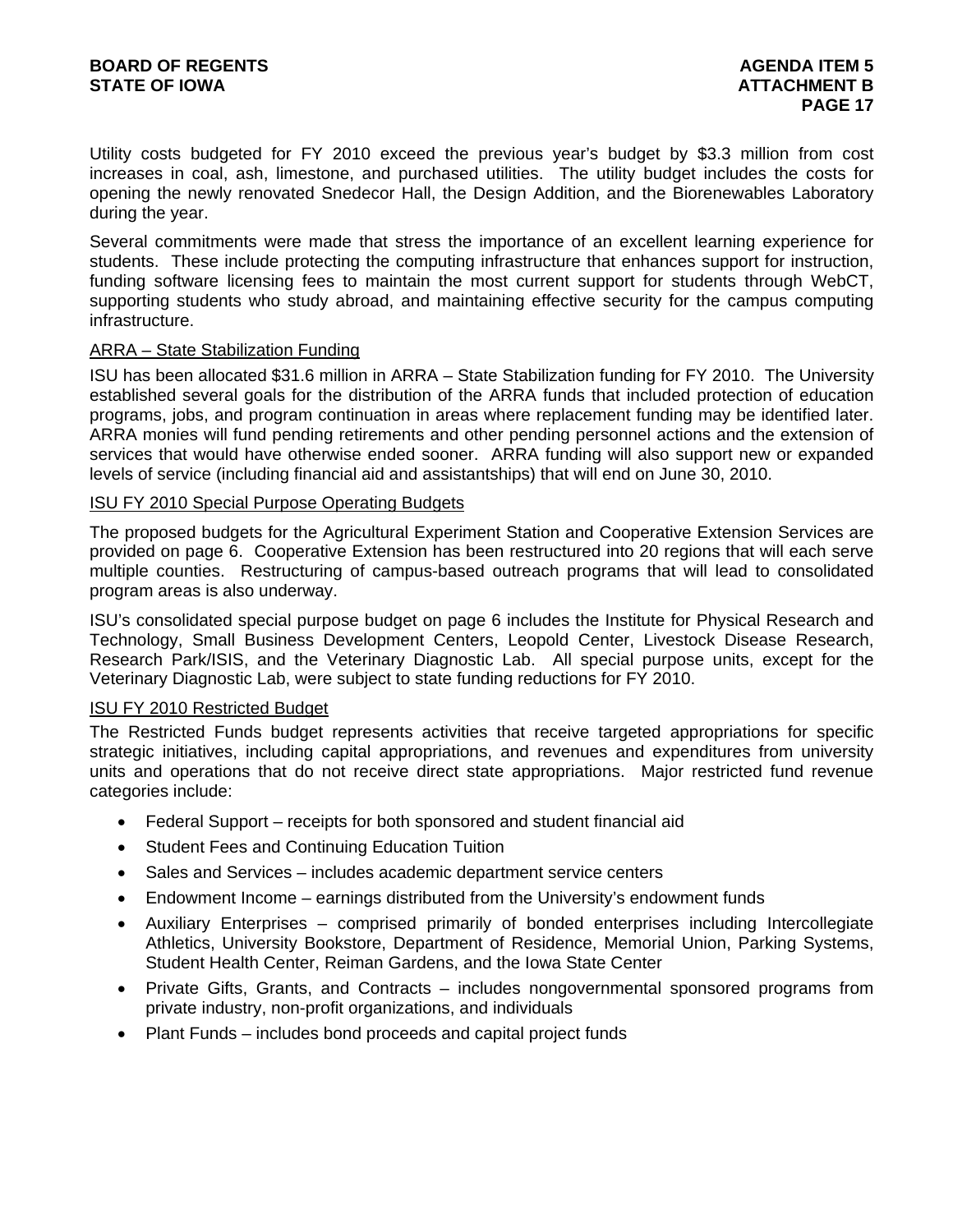## **BOARD OF REGENTS** AGENERATION OF REGENTS **STATE OF IOWA** AND **BULGARY ATTACHMENT B**

The proposed FY 2010 Restricted Fund Budget also includes the following state appropriations;

- Tuition Replacement **\$10.2 million** 
	-
	- This appropriation funds the debt service on academic building revenue bond issues.
- Capital \$11.6 million Funds include a \$11.6 million capital appropriation approved by the 2007 General Assembly for the Biorenewables Research Laboratory.
- Grow Iowa Values Fund (GIVF)  $\sim$  81.7 million

The GIVF allocation to Iowa's public universities for FY 2010 is 10% less than that received in previous years. Iowa State University proposes to allocate FY 2010 GIVF funds in two primary areas: 1) \$750,000 for Infrastructure and Entrepreneurial Culture and 2) \$982,500 for Commercialization Competitive Grants for projects with Iowa companies as described in Agenda Item 18. GIVF funds will be matched on a 1:1 basis.

In FY 2010, federal funding is assumed to remain level due to the continued uncertainty of the Federal budget process. Student fees, which support auxiliaries, will increase 7% due to increases approved last fall. Several major capital projects, including the Biorenewables Building, Hach Hall (Chemistry), and Jack Trice Stadium will be under construction during FY 2010.

## **Athletics**

Iowa State University's FY 2010 athletic budget reflects revenue projections totaling \$43.3 million, an increase of 3.4% compared to the FY 2009 budget.

In FY 2009, athletics assumed responsibility for management of Hilton Coliseum, which previously was a part of the Iowa State Center. As result of Athletics assuming management responsibilities of Hilton Coliseum, student fee revenue, general fund support, salaries, and capital projects for Athletics increased beginning in FY 2009.

While sports income from ticket sales for FY 2010 is projected to be slightly less than the original FY 2009 budget, revenues are projected to exceed current FY 2009 projections by \$450,000 due to the home football schedule.

Fundraising revenue is projected to increase significantly as additional revenue is transferred from ISU Foundation donor pledge commitments to assist in payment of the debt service on facility improvements and reductions in university support.

General university support in FY 2010 is projected to be approximately \$550,000 less than the FY 2009 budget. The reduction amount includes the general fund support related to the management of Hilton Coliseum.

| <b>Iowa State University Athletic Revenues</b><br>FY 2006-FY 2010 |    |            |    |            |    |            |     |                            |    |                     |
|-------------------------------------------------------------------|----|------------|----|------------|----|------------|-----|----------------------------|----|---------------------|
|                                                                   |    | FY 2006    |    | FY 2007    |    | FY 2008*   |     | <b>Budget</b><br>FY 2009** |    | Proposed<br>FY 2010 |
| <b>Revenues</b>                                                   |    |            |    |            |    |            |     |                            |    |                     |
| Sports Income                                                     | \$ | 10,236,527 | \$ | 7,066,196  | \$ | 13,320,217 | \$  | 12,427,717                 | \$ | 12,294,369          |
| Alumni / Foundation /                                             |    |            |    |            |    |            |     |                            |    |                     |
| Corp Support / Sponsorship                                        |    | 5,712,712  |    | 7,859,043  |    | 6,844,118  |     | 10,705,744                 |    | 12,211,901          |
| Athletic Conference /                                             |    |            |    |            |    |            |     |                            |    |                     |
| <b>NCAA Support</b>                                               |    | 9,315,157  |    | 8,222,366  |    | 8,819,450  |     | 10,089,407                 |    | 10,776,020          |
| <b>General University Support</b>                                 |    | 2,824,102  |    | 2,914,240  |    | 2,953,733  |     | 3,631,772                  |    | 3,082,457           |
| <b>Student Fees</b>                                               |    | 1,089,160  |    | 1,072,333  |    | 1,098,035  |     | 1,520,000                  |    | 1,562,939           |
| Other Income                                                      |    | 2,141,134  |    | 2,243,709  |    | 2,509,827  |     | 3,488,791                  |    | 3,364,027           |
| <b>Total Revenues</b>                                             |    | 31,318,792 | \$ | 29,377,887 | \$ | 35,545,380 | \$. | 41,863,431                 | S  | 43,291,713          |

\*accounting change from cash to accrual to report related revenues for year in which season occurred

\*\*Includes Hilton Coliseum operations beginning in FY 2009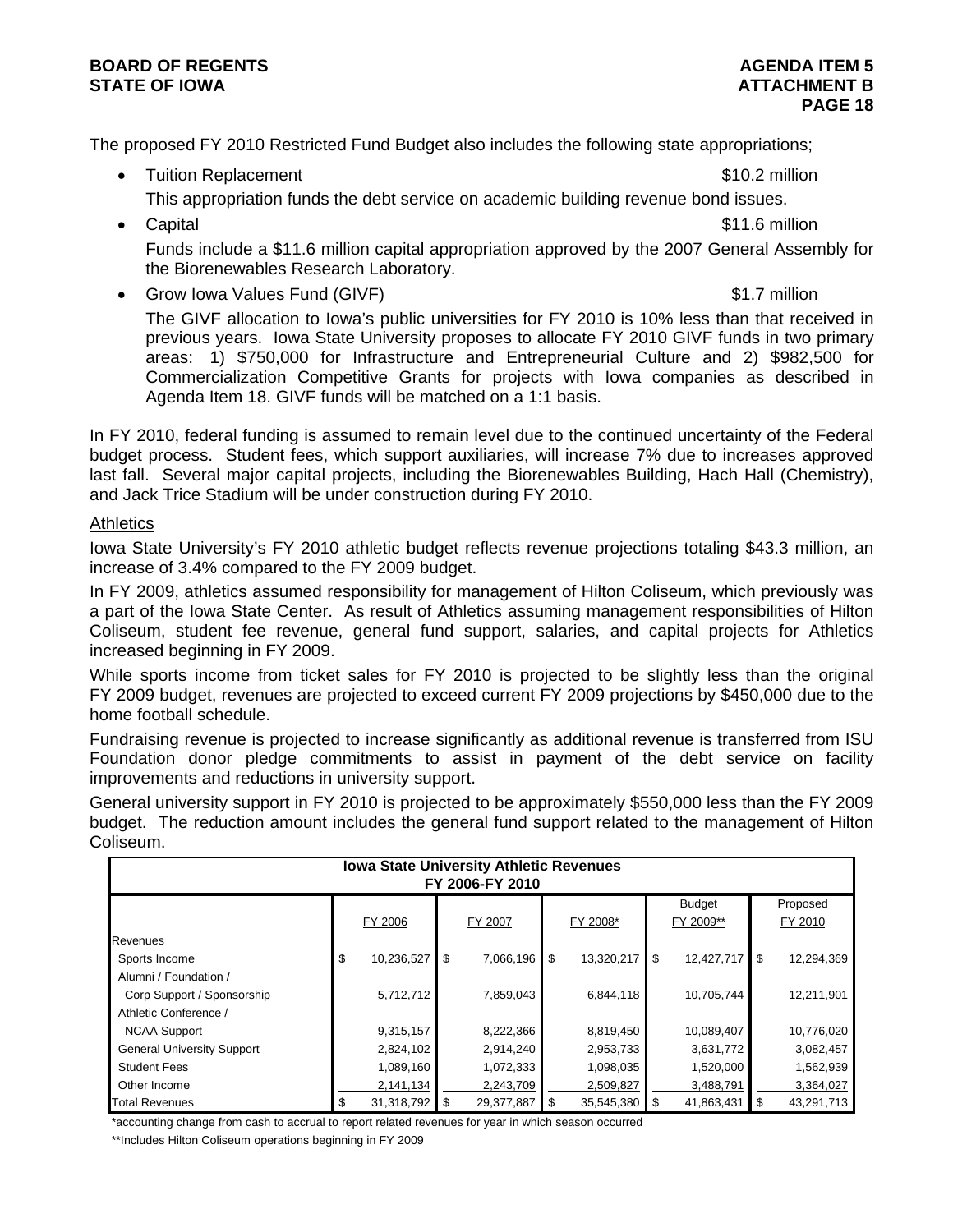Debt service for FY 2010 will increase approximately \$940,000 from the Jack Trice Stadium renovations and the construction of the new basketball training facility both scheduled to be completed this fall.

Salaries for FY 2010 were frozen at FY 2009 amounts for all personnel except for merit employees not at the maximum of their pay scale and those guaranteed a salary increase per contractual provisions.

The athletic department is responsible for paying tuition resulting from awarding scholarships. Budgeted scholarship expenses are established at NCAA maximum levels and there were no changes in the number of sports programs offered at the University. Scholarship expenses are projected to increase 6.2 % due to increased tuition rates and the change in mix of in-state and out-of-state student athletes. The University projects 212 FTE scholarships at a total cost to the athletic department of approximately \$6.7 million.

The ISU athletic department anticipates providing \$16.0 million in direct and indirect support to other departments and entities within the University. Examples include tuition and room board from scholarship payments, facilities, University services, and utilities.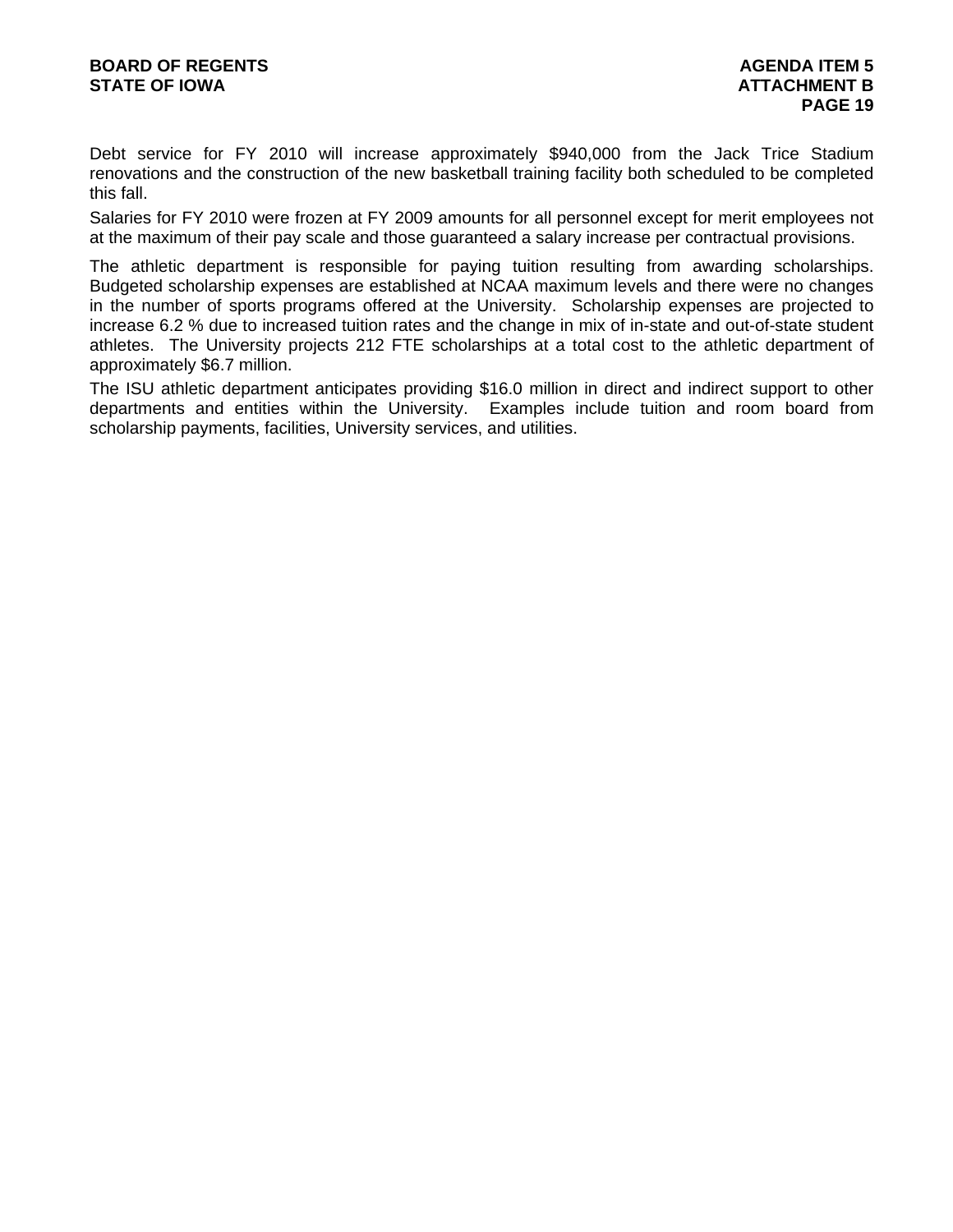# **FY 2010 BUDGETS – UNIVERSITY OF NORTHERN IOWA**

FY 2010 budget planning provided numerous challenges that will carry into FY 2011 and beyond. Decreases in state funding levels and unavoidable cost increases have been funded by tuition revenue increases and decreases in personnel and non-personnel budget lines. The FY 2010 budget development process included operational decisions made with a strong emphasis on University goals and priorities. UNI's goals include providing a premier undergraduate experience and teachereducation program, as well as increasing services to Iowans. The following guiding principles were applied to the budget planning process:

- Maintain affordability and accessibility
- Maintain academic mission to ensure program quality and timely graduation
- Provide a safe campus for students and staff
- Make strategic operational changes rather than across-the-board cuts

## UNI FY 2010 General University Operating Budget

UNI's proposed FY 2010 general university operating budget is \$12.4 million less (7.4% decrease) than the final FY 2009 budget and incorporates the following revenue changes when compared to FY 2009.

• State Appropriation (\$ 12.0 million) • Tuition 2.0 million Indirect Cost Recoveries/Other (2.4 million) Total Incremental Revenues (\$ 12.4 million)

During FY 2009, the General University's original state operating appropriation of \$98.3 million for FY 2009 was reduced by \$2.5 million (-2.5%). The FY 2010 state appropriation was reduced an additional \$12.0 million (-12.5%) to \$83.8 million. State funding represented 58.9% of the total original FY 2009 general university budget, but has declined to 53.8% of the proposed FY 2010 budget.

The Board approved a tuition increase of 4.2% for resident and 2.0% for non-resident students at its December 2008 meeting. Actual Fall 2008 enrollment exceeded FY 2009 budget projections by 425 students. A projected decline of 200 students from the actual Fall 2008 enrollment coupled with the FY 2010 tuition rates, results in a budgeted tuition revenue increase of an additional \$2.0 million when compared to the FY 2009 amended budget.

Indirect cost recoveries and the other revenue lines are budgeted at \$2.4 million less than the final FY 2009 budget. Indirect cost recoveries are projected to decrease \$247,000 compared to FY 2009 due to the uncertainty of sponsored projects that allow overhead charges. Sales and service revenue is also projected to decrease \$80,000. These decreases are offset in part by a projected increase in interest income of \$225,000 when compared to the FY 2009 amended budget. The remaining projected decrease in other income results from the FY 2009 budgeting of advanced commitment revenues received in prior years.

Budget reduction targets totaling \$5.6 million were determined for each division to partially address the decrease in state appropriations. In addition, central university funding for strategic initiatives, enrollment management, auditing and legal services, and fringe benefit savings provided a total of \$2.7 million. The Early Retirement Incentive Program (ERIP) is expected to provide net salary and fringe savings of approximately \$4 million. The ARRA funds will provide one-time funding for backfill, ERIP transition, and University initiatives to offset a portion of the budget reduction.

The University also plans to redirect approximately \$1.1 million, largely from Academic Affairs and Student Affairs, to maintain resources for strategic opportunities, provide intellectually challenging and character building experiences for students, and to maintain a faculty distinguished by their teaching and scholarship.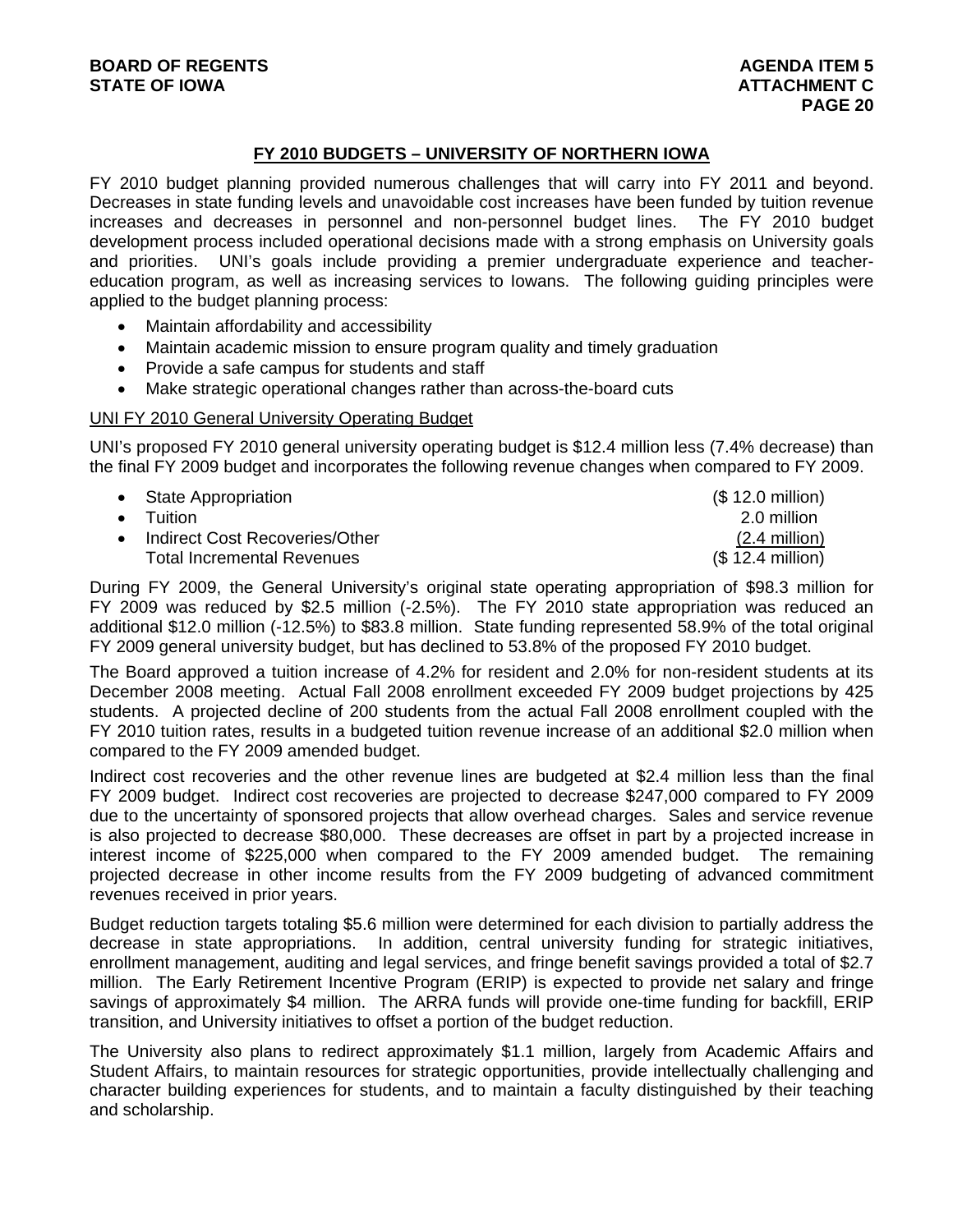Mandatory salary and related benefit increases from faculty and merit employee bargaining are included in the proposed FY 2010 budget. The United Faculty salaries were held constant with a 0% increase. AFSCME wages were also held constant at 0%, with eligible employees receiving a 4.5% step increase on their anniversary dates. Professional and Scientific employees have historically received increases commensurate with the faculty and will also be held at FY 2009 levels. The mandated salary and benefit increases are projected to cost approximately \$477,000.

The University continues its commitment to affordability and has budgeted 18% of tuition revenue for financial aid set-aside. Financial aid set-aside will increase approximately \$700,000 when compared to FY 2009.

Utility costs are projected to increase \$216,000 to \$6.1 million in FY 2010 primarily due to the cost of coal. Energy conservation efforts including temperature controls for heating and cooling, efficient use of building space, lighting reductions, and recycling efforts will offset some of the expected cost increase.

## ARRA – State Stabilization Funding

UNI has been allocated \$12.4 million in ARRA – State Stabilization funding for FY 2010. The disposition of the ARRA funding is guided by efforts to save and create jobs, focus on student achievement, ensure transparency, reporting, and accountability, and to fund projects that will provide future returns to minimize the fiscal impact in FY 2011 and beyond. The ARRA funds have been targeted for the following initiatives and projects:

- Transitional salary funding for adjuncts, student wages, other
- Sustainability/energy efficiency projects
- Classroom technology and training
- Transitional costs of Early Retirement Incentive Program
- Student information system
- Task force recommendations related to revenue enhancements, cost containment, sustainability, information technology, and academic prioritization
- Foundation of Excellence Initiative designed to improve a student's first year college experience

All ARRA funded projects and initiatives will require approval of the University President's Cabinet. Reporting and accountability will meet the standards required by federal and state guidelines.

## UNI FY 2010 Special Purpose Operating Budgets

UNI's consolidated special purpose budget on page 6 includes the Institute for Decision Making, Recycling and Reuse Center, Metal Casting, Real Estate Education, MyEntreNet, Mathematics and Science Education Collaborative Initiative, and the newly funded Price Lab Study. All state general fund supported special purpose units were subject to funding reductions for FY 2010.

### UNI FY 2010 Restricted Budget

UNI's restricted budget includes auxiliary enterprises, capital appropriations, and revenues and expenditures from university units and operations that do not receive direct state appropriations. Major auxiliary enterprise operations include the residence system, athletics, Maucker Union, Fieldhouse Operations (UNI-Dome/McLeod), Gallagher-Bluedorn Performing Arts Center, Wellness Recreation Center, and the Student Health Center.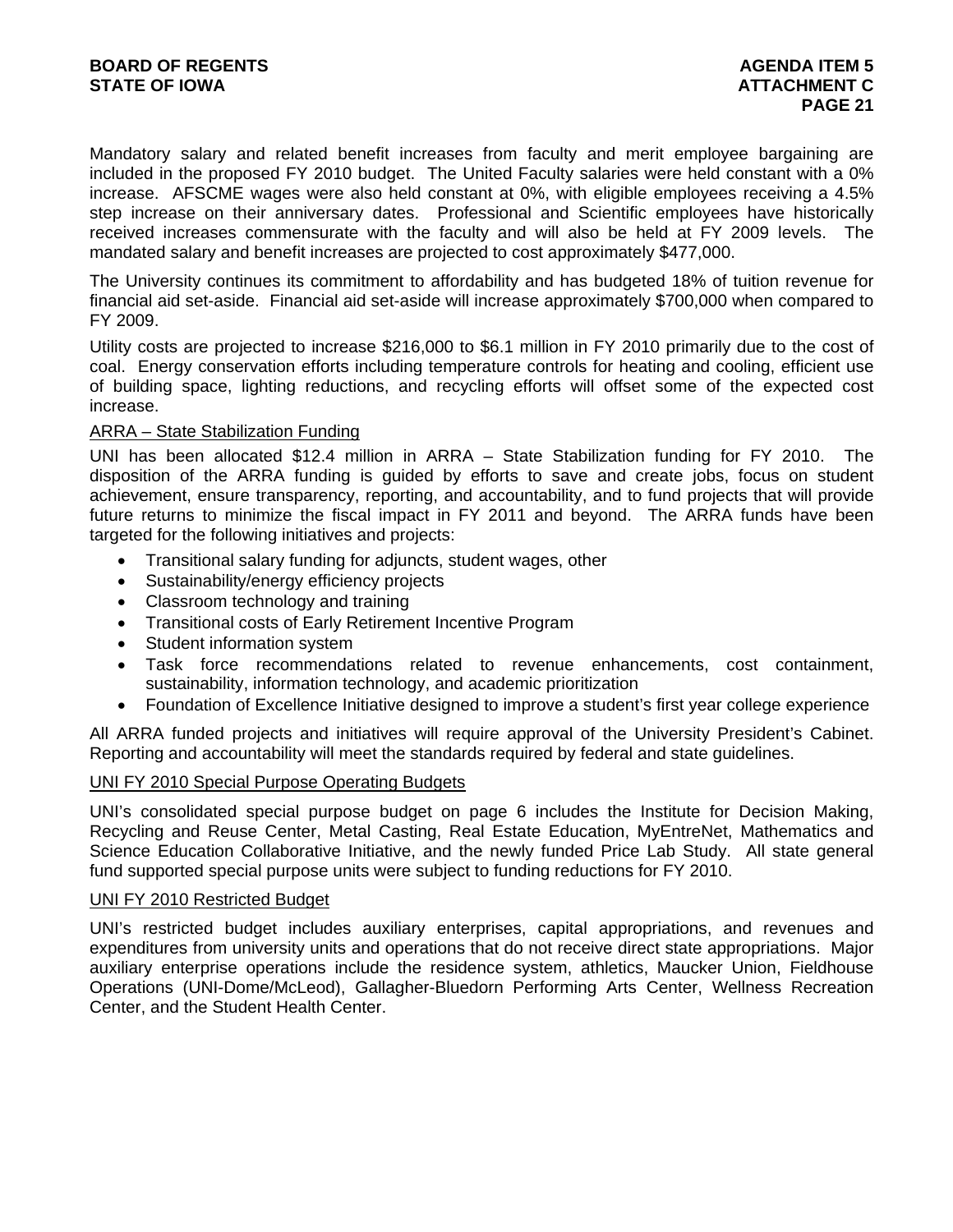The proposed FY 2010 Restricted Fund Budget does include the following state appropriations:

National Ag-Based Lubricants Center. GIVF funds will be matched on a 1:1 basis.

- Tuition Replacement **\$5.1 million** This appropriation funds the debt service on academic building revenue bond issues.
- Grow Iowa Values Fund (GIVF)  $\sim$  60.9 million The GIVF allocation to Iowa's public universities for FY 2010 is 10% less than that received in previous years. The University of Northern Iowa proposes to allocate \$855,000 in five project areas. Specific details are described in Agenda Item 18 and include technology transfer and business incubation, rural entrepreneurship, market research, regional development, and the

## **Athletics**

The University of Northern Iowa's FY 2010 athletic budget reflects revenue projections totaling \$11.6 million, which is a 2.4% decrease when compared to the FY 2009 budget.

General university funds for athletics provide support for scholarships, operations, and the graduate assistant program. General university support for FY 2010 is projected to decrease 14.6% when compared to the FY 2009 budget.

The athletic department is responsible for paying tuition from awarded scholarships. The total number of budgeted men's athletic scholarships for FY 2010 is eight less than FY 2009 due to the elimination of the baseball program. The University projects 187 FTE scholarships at a total cost to the athletic department of approximately \$3.4 million.

The UNI athletic department anticipates providing \$3.9 million in direct and indirect support to other departments and entities within the University. Examples include tuition and room and board from scholarship payments, Business Services, Public Safety, and utilities.

| University of Northern Iowa Athletic Revenues<br>FY 2006-FY 2010 |                 |    |            |    |            |   |               |    |            |  |
|------------------------------------------------------------------|-----------------|----|------------|----|------------|---|---------------|----|------------|--|
|                                                                  |                 |    |            |    |            |   | <b>Budget</b> |    | Proposed   |  |
|                                                                  | FY 2006         |    | FY 2007    |    | FY 2008    |   | FY 2009       |    | FY 2010    |  |
| <b>Revenues</b>                                                  |                 |    |            |    |            |   |               |    |            |  |
| Sports Income                                                    | \$<br>1,720,490 | \$ | 1,951,774  | \$ | 2,132,457  | S | 2,092,674     | \$ | 2,474,350  |  |
| Alumni / Foundation /                                            |                 |    |            |    |            |   |               |    |            |  |
| Corp Support / Sponsorship                                       | 720,636         |    | 1,254,385  |    | 979,349    |   | 2,306,832     |    | 2,175,000  |  |
| Athletic Conference /                                            |                 |    |            |    |            |   |               |    |            |  |
| <b>NCAA Support</b>                                              | 444,779         |    | 519,043    |    | 533,941    |   | 550,000       |    | 600,000    |  |
| <b>General University Support</b>                                | 5,107,784       |    | 5,169,052  |    | 5,354,845  |   | 5,422,383     |    | 4,629,318  |  |
| <b>Student Fees</b>                                              | 1,125,344       |    | 1,280,943  |    | 1,210,148  |   | 1,210,000     |    | 1,212,500  |  |
| Other Income                                                     | 372,044         |    | 207,820    |    | 907,948    |   | 254,950       |    | 465,000    |  |
| <b>Total Revenues</b>                                            | 9,491,077       | \$ | 10,383,017 | \$ | 11,118,688 |   | 11,836,839    | \$ | 11,556,168 |  |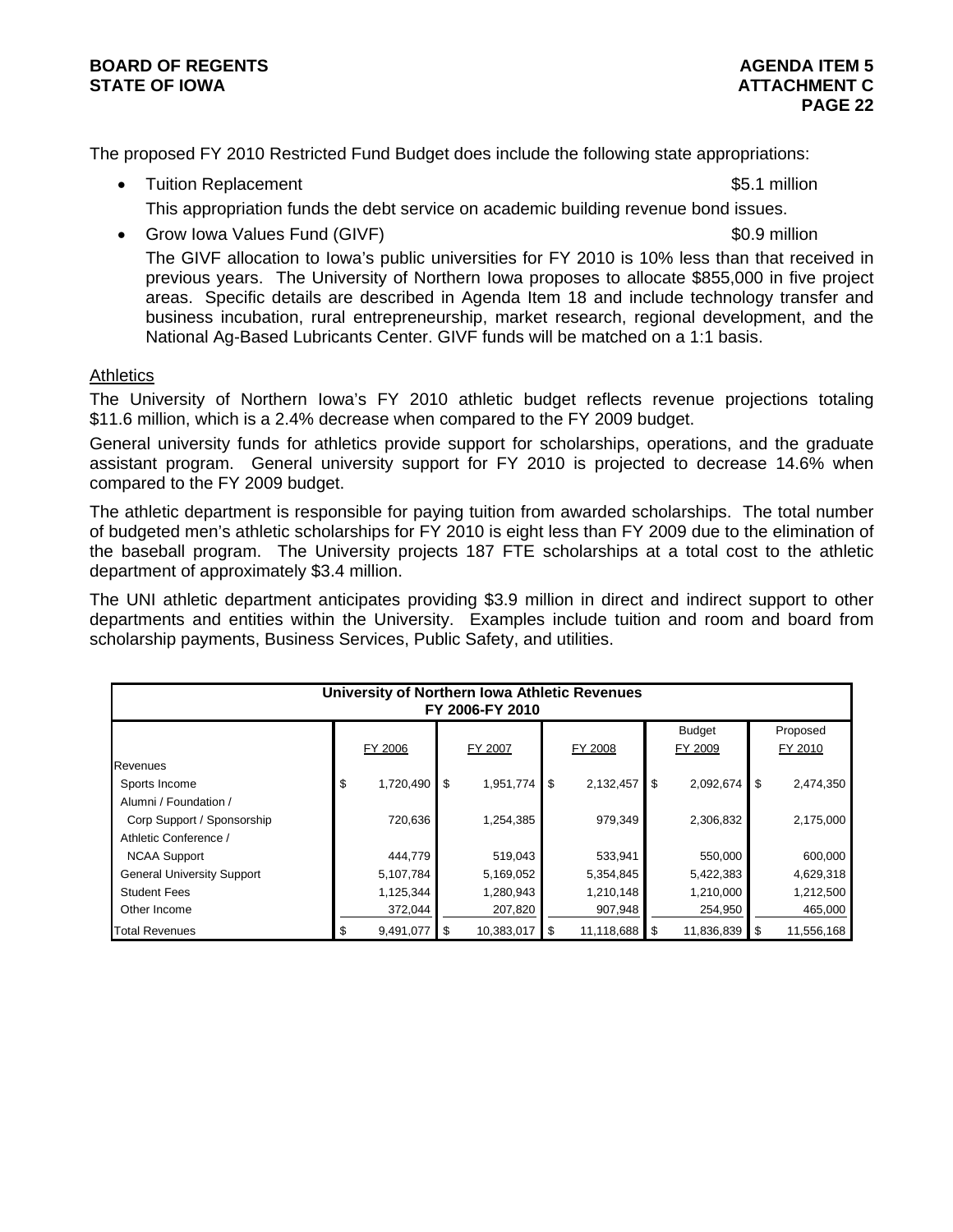## **FY 2010 BUDGETS – IOWA PUBLIC RADIO**

The FY 2011 operating budget supports the realignment of IPR based on the merger of the three stations in an effort to improve and expand service and outreach to Iowans. University and federal support are assigned to the station as distributed by the home university or the grant recipient. Fundraising revenue is centralized and distributed to the Radio Groups by IPR Corporate. The following items are incorporated into the proposed FY 2010 budget.

- No discretionary salary increases are awarded in FY 2010 except for required salary adjustments for merit positions and reclassifications.
- The budget reflects early retirements, vacant, and eliminated positions approved by the IPR Board and governed by the applicable AFSCME collective bargaining agreement.
- Expenses recognize system infrastructure upgrades and new station development initiatives in Bettendorf and Ottumwa.
- All non-essential travel has been frozen.
- The budget includes \$275,000 to meet on-going furniture, computer, and facility needs.

Total revenues are expected to be approximately \$0.5 million less in FY 2010 than in FY 2009. The budgeted decrease in revenues is primarily comprised of reductions in university support, fund raising, state appropriations, and investment earnings. Budget expenses are approximately \$0.7 million less than FY 2009 due to reductions in staff, supplies and services, and the elimination of nearly \$120,000 in non-recurring expenses.

The proposed FY 2010 operating budget provided below was approved by the IPR Board of Directors on June 24, 2009.

|                            |             | Radio Group Budgets |             | <b>Total Radio</b>  | <b>IPR</b>  | Total       |
|----------------------------|-------------|---------------------|-------------|---------------------|-------------|-------------|
| Income:                    | <b>KSUI</b> | WOI                 | <b>KUNI</b> | Groups              | Corporate   | FY10 IPR    |
| <b>University Support</b>  | \$486,545   | \$400,000           | \$501,660   | \$1,388,205         |             | \$1,388,205 |
| <b>Federal Grants</b>      | 235,000     | 309,000             | 206,000     | 750,000             |             | 750,000     |
| <b>Fund Raising</b>        | 716,000     | 1,682,000           | 698,000     | 3,096,000           | 769,000     | 3,865,000   |
| State Appropriation        |             |                     |             |                     | 451,465     | 451,465     |
| <b>Investment Earnings</b> | 3,000       | 3,000               | 4,000       | 10.000              |             | 10,000      |
| Other                      | 5.000       | 45.000              | 50,000      | 100,000             | 20,000      | 120,000     |
| <b>Total Revenue</b>       | \$1,445,545 | \$2,439,000         | \$1.459.660 | \$5,344,205         | \$1,240,465 | \$6,584,670 |
| <b>Expenses:</b>           |             |                     |             |                     |             |             |
| Salaries & Benefits        | \$864.632   | \$1,315,295         | \$936,095   | \$3,116,022         | \$975,828   | \$4,091,850 |
| Supplies & Services        | 465,137     | 1,007,721           | 407,621     | 1,880,479           | 180,466     | 2,060,945   |
| Equipment                  | 75,000      | 75,000              | 75,000      | 225,000             | 50,000      | 275,000     |
| <b>Total Expenditures</b>  | \$1,404,769 | \$2,398,016         | \$1,418,716 | \$5,221,501         | \$1,206,294 | \$6,427,795 |
|                            |             |                     |             | <b>Net Revenues</b> |             | \$156,875   |

#### **Iowa Public Radio - FY 2010 Budgets**

## Restricted Funds

Iowa Public Radio received a \$1.9 million appropriation for capital improvements. IPR currently plans to distribute \$450,000 to KUNI, \$300,000 to WSUI, and \$1,150,000 to WOI to fund station expansions and upgrades and maintenance of current transmission equipment. The actual distribution will be determined by the timing of the construction permits approved by the Federal Communications Commission. IPR also plans to apply for federal and private grants to supplement the state funding for the capital projects.